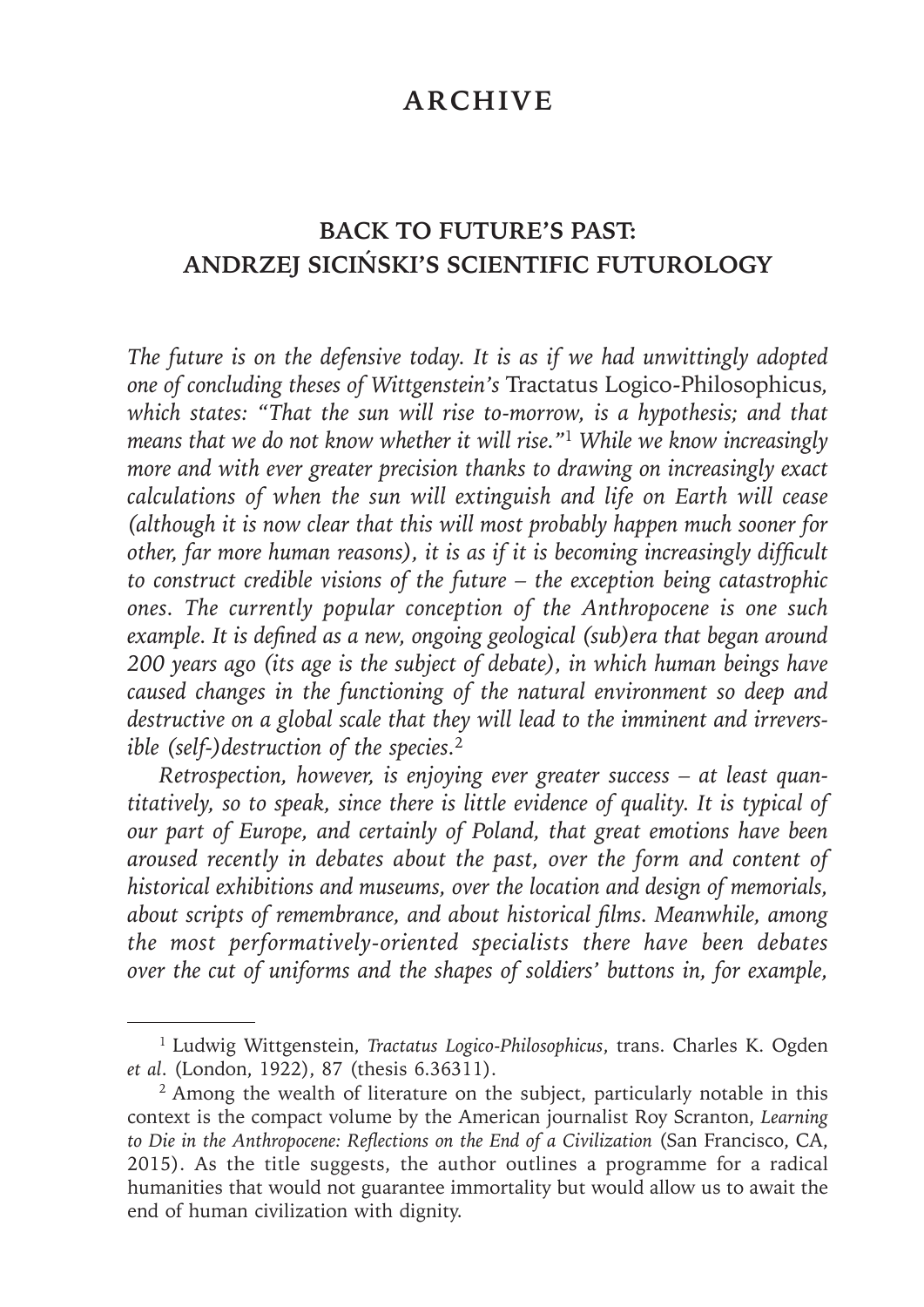*the Battle of Warsaw in 1920 or, what has proven even more important, the types of weapons used by the 'cursed soldiers' (Pol.:* żołnierze wyklęci*). Polish historiography is more popular now among the men and women 'on the street', to use a metaphor once suggested by historian Marcin Kula,*<sup>3</sup> *than it has been for a long time. It is not necessary to be an advocate of hydraulic theories of the transmission of social energies in order to be able to pose the reasonable question: does the growing popularity of the past in some way compensate – on the level of the collective unconscious – the lack of clear ideas of the future? Beyond, of course, the construction of yet another memorial or museum, organizing a new anniversary or another so-called historical reconstruction. Among serious memory theorists who have suggested such a correlation it is perhaps enough to mention here the name of Pierre Nora.*

*This contemporary turn towards the past becomes even more evident when we explore speculations on the subject of the future from several decades ago. The text presented below is one such case, and a particular one at that, because it is an academic text. It is all the more interesting because it comes from the social sciences, namely from sociology and, to be even more precise, from cultural sociology – rather than from robotics.*

*Andrzej Siciński's essay is treated here as an example representative of such studies on the future that enjoyed great popularity at the time it was written and published (the mid-1970s). This was the case not only in Poland but also in several other socialist countries where future studies took on institutionalized academic form. Thus, for example, the Poland 2000 Research and Forecasting Committee*<sup>4</sup> *organized a Forecasting Summer School in 1972 for participants from socialist countries. The person in charge of this project was Andrzej Siciński, who at the time led the Department of Social Forecasting at the Polish Academy of Sciences' Institute of Philosophy and Sociology. The summer school resulted in an edited volume titled* Problemy diagnozowania w krajach socjalistycznych *(Problems of diagnosis in socialist countries).*<sup>5</sup>

<sup>3</sup> Marcin Kula, 'Historia wyszła na ulice', *Kultura i Społeczeństwo*, liii, 3 (2009),  $3 - 15.$ 

<sup>4</sup> The Committee was founded in 1969 within the structures of the Polish Academy of Sciences. In the Institute of Philosophy and Sociology it worked in close collaboration with the Centre for Social Forecasting led by Andrzej Siciński. In 1989, the Committee changed its name to Poland in the 21st Century Forecasting Committee, before becoming the Poland 2000 Plus Forecasting Committee, which is the name that, formally, still applies today.

<sup>5</sup> Edited by Andrzej Siciński, Géza Kovács and Vladimir I. Staroverov (Wrocław, 1975).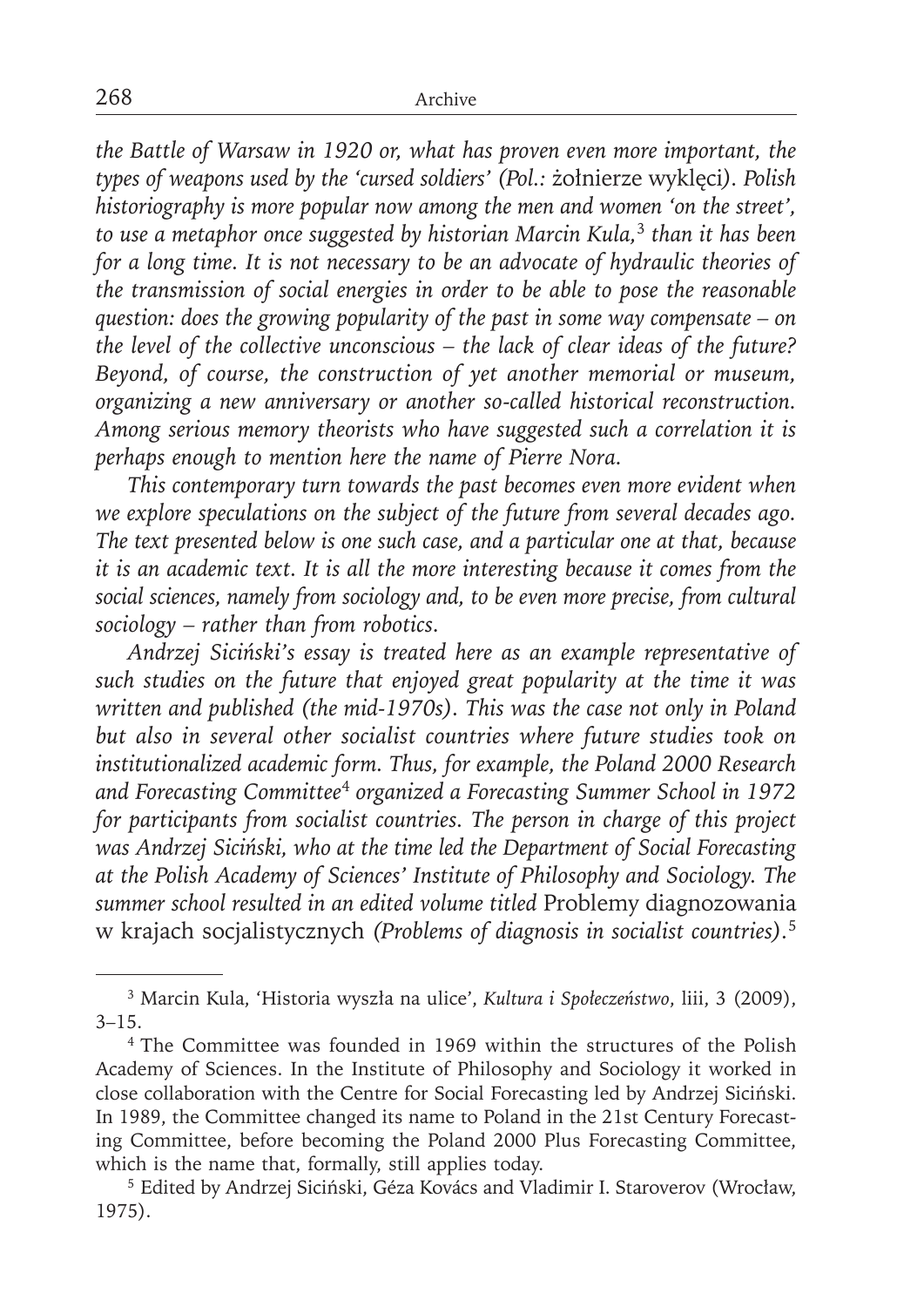*The book's Marxist-Leninist rhetoric might deter readers today, as authors from the Soviet Union, Bulgaria, Czechoslovakia, German Democratic Republic, Poland, Romania and Hungary attempted to outdo each other. However, the volume might also be treated as something more than a study in futurological newspeak. It can be read as an attempt at providing a theoretical and methodological outline of scientific research on the future. Such studies would later be applied in social planning and to particular sociotechnical activities.*<sup>6</sup> *The future, quite clearly, seemed to be in our own hands (and minds) back then.*

*Beyond the theoretical deliberations that Siciński initiated and undertook in that period, he also conducted empirical research that was large-scale and international in scope. I have in mind the research project titled 'The image of the world in the year 2000' that was conducted under the auspices of UNESCO's Vienna-based European Coordination Centre for Research and Documentation in the Social Sciences, led at the time by the Polish Marxist philosopher Adam Schaff.*<sup>7</sup> *Siciński was previously responsible for the Polish contribution to research on 'The image of a disarmed world', a project that enabled him to become acquainted with the Norwegian sociologist Johan Galtung, who led the Oslo Institute of Peace Studies. In 1966, Siciński and Galtung launched their 'futurological' study involving eight countries (initially fourteen were planned), namely Czechoslovakia, Finland, the United Kingdom, the Netherlands, Norway, Poland, Spain and Yugoslavia, with India and Japan later joining in. The research was based on questionnaires, with the surveys featuring over 200 questions answered by around 9,000 people in total. The main focus was on establishing the extent of social optimism/ pessimism in relation to visions of the future, compared according to several variables, including a division into Eastern and Western countries. The results were published in an extensive volume that Siciński co-edited with Helmut Ornauer, Hakan Wiberg, and Galtung.*<sup>8</sup> *Siciński contributed an extensive typology of attitudes pertaining to those surveyed that took into account their views, positions and expectations in respect of the future. The research did not foresee the collapse of communism, although the findings have proven* 

<sup>6</sup> Andrzej Podgórecki (ed.), *Socjotechnika*, 2 vols. (Warszawa, 1968).

<sup>7</sup> The history of this research is placed in the context of the ups and downs of postwar Polish sociology by Jacek Kurczewski, 'Obraz świata w roku 2000 i co z tego wynikło', in Piotr Gliński and Artur Kościański (eds.), *Siciński i socjologia* (Warszawa, 2009), 67–84.

<sup>8</sup> Helmut Ornauer, Håkan Wiberg, Andrzej Siciński, and Johan Galtung (eds.), *Images of the World in the Year 2000: A Comparative Ten-nation study* (The Hague and Mouton-Atlantic Highlands, NY, 1976).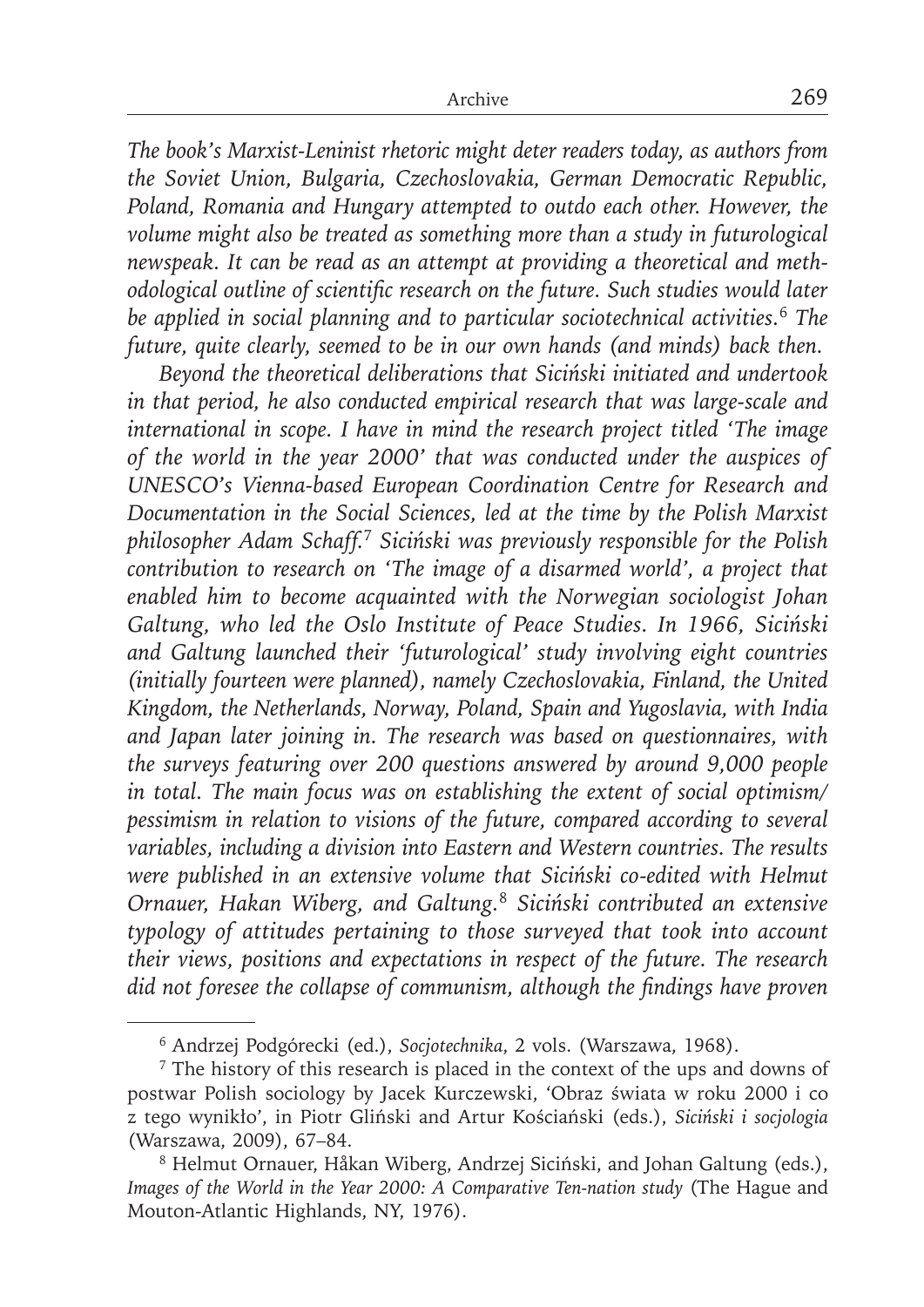*highly accurate in diagnosing the direction of civilizational change. Those with a greater interest can turn to the texts from that period. The aim here has been to provide an outline of the intellectual and institutional context of Siciński's futurology.*

*The text presented here is taken from a book that marked the culmination of this stage in Siciński's research. It is written in the style of a freeform essay,*  rather than being saturated in the figures and graphs typical of sociological *reports. Socialist society is the framework within which Siciński presents cultural change. As probably all sociologists of that period were, Siciński was mistaken on this issue. On more detailed points, some of his diagnoses and prognoses have proven quite accurate, in particular those concerning tensions between growing consumption and the realization of 'higher' cultural values at both the individual and collective level, particularly the national. Siciński draws on the above-mentioned forecasting research at many points in the analysis, while also giving an indication of his broader research interests.*

*Following his futurological period, Siciński launched what we would today call interdisciplinary qualitative research into lifestyles at the Polish Academy of Sciences' Institute of Philosophy and Sociology, something that was highly innovative at the time.*<sup>9</sup> *This research was put on hold for a period during the rise of the Solidarity movement and subsequent martial law. After 1989, the Centre for Lifestyle Research that he led became the Centre for Civil Society*  that still exists today. The essay presented here anticipated both of these fields *of research, although only lifestyle research was mentioned explicitly. What is evident, however, is the particular* voluntarism *that would come to distinguish* 

<sup>&</sup>lt;sup>9</sup> The theoretical and methodological conceptions applied in these studies have been the subject of many texts, including several books, the most important of which are: Andrzej Siciński (ed.), *Styl życia. Koncepcje i propozycje* (Warszawa, 1976); *idem* (ed.), *Styl życia. Przemiany we współczesnej Polsce* (Warszawa, 1978); *idem* (ed.), *Problemy teoretyczne i metodologiczne badań stylu życia* (Warszawa, 1980). The innovative qualitative empirical studies were conducted among 72 worker and intelligentsia families in four Polish towns and cities. They involved creating a 'file' for each respondent family that included interviews with family members, detailed field notes, questionnaires with personal details, photographs, and, in some cases, materials from family archives. This rich empirical material has only been partially processed, starting some years after the completion of the research. The most significant published study to feature findings from them is: *idem* (ed.), *Style życia w miastach polskich u progu kryzysu* (Warszawa, 1988). A few years ago the Qualitative Data Archive at the Polish Academy of Sciences' Institute of Philosophy and Sociology processed the original research data and made it available at http://www. adj.ifispan.pl/katalog-1 (registration required; accessed: 2 July 2017).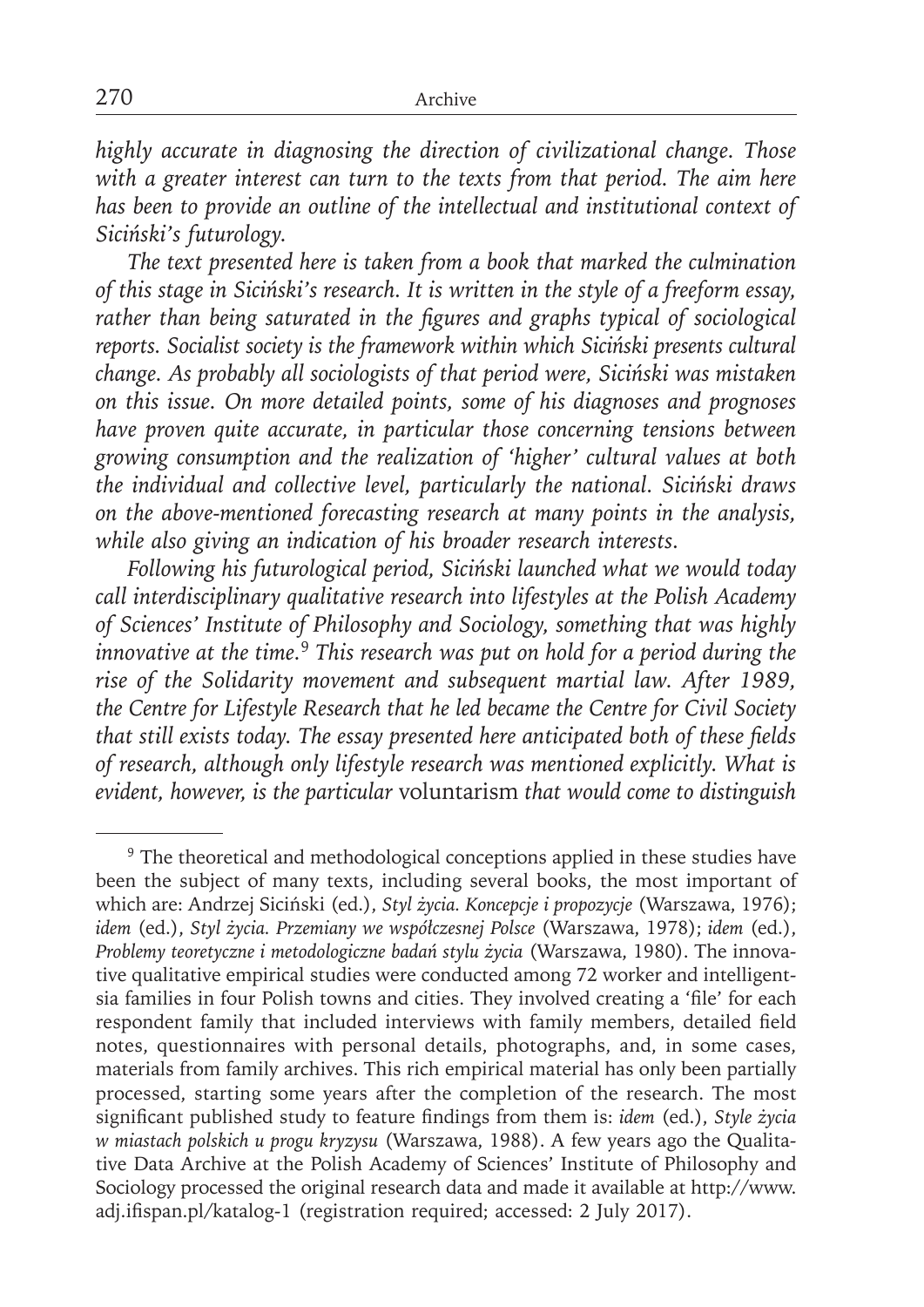*his thinking in subsequent years. His conception of lifestyle ultimately saw it as a matter of individual and group choice, which was potentially, at least on the existential level, free. Citizenship was a certain form of conscious engagement in public affairs and, as such, also a matter of choosing particular values. We thus see that while Siciński abandoned wide-ranging and generalizing futurological speculation once the fashion for this had passed (and its ideological framework collapsed), he never ceased believing that the future, both at the individual*  and collective level, remained, to a significant degree, in our hands. His was *a strongly humanist yet sociologically weak faith.*

*The fact that the collection of Siciński's essays that summarized his various research interests, published in 2002 by his home Institute of Philosophy and Sociology of the Polish Academy of Sciences, ends with an interview where he addresses his activities in the underground Home Army, the 1944 Warsaw Uprising, and then later in* Solidarność *(Solidarity), as he searched for a way*  to realize the values that he proclaimed, is only superficially paradoxical.<sup>10</sup> *This biographical knowledge makes it easier to understand both his visions of the future and also the belief that connected them, namely that the past and future are bound by the particular elemental continuity of human nature. This is something that is far from obvious today. The current crisis in cultural studies originates, perhaps, in the fact that the humanities and social sciences*  have come to doubt deeply in the human being and human culture. These fields *have little (of interest) to say on the subject of 'posthuman' culture. Andrzej Siciński was, in this respect, an undoubtedly old school humanist – one who, unlike so many today, was oriented towards the future.*\*

trans. Paul Vickers Piotr Filipkowski

<sup>10</sup> Andrzej Siciński, *Styl życia, kultura, wybór. Szkice* (Biblioteka Studiów Socjologicznych, 5; Warszawa, 2002), 223–30 ('Aneks').

<sup>\*</sup> This research has been supported by the project "Qualitative Data Archive at the Institute of Philosophy and Sociology" funded by the Polish Ministry of Science and Higher Education within the framework of the National Programme for the Development of Humanities – NPRH (grant no. 0027/NPRH2/H11/81/2012).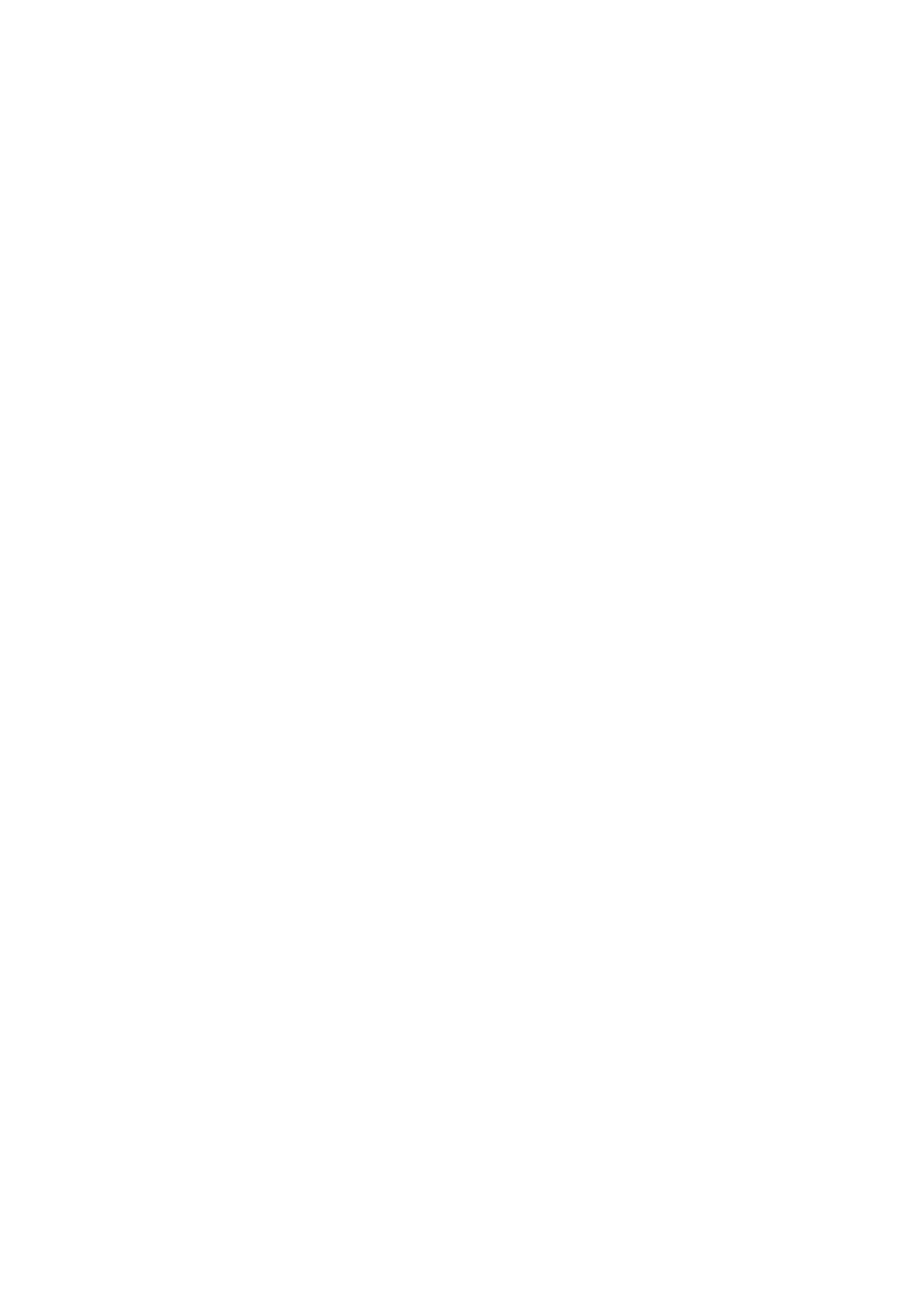Acta Poloniae Historica 115, 2017 PL ISSN 0001–6829

*Andrzej Siciński*

## **THE PRESENT AND FUTURE OF POLISH CULTURE**

*… the past exists exclusively in the present, while the present is both a transformed, updated past as well as a nascent future.*

> Stefan Czarnowski, [The past and the present in culture] $<sup>1</sup>$ </sup>

### INTRODUCTION2

… The concept of 'culture' is, as we know, ambivalent. In these studies, it is understood in its *narrower* sense, i.e. as the sphere of satisfying what are known as higher needs, so intellectual and aesthetic demands, and also as the sphere of recreation.

This narrower concept of culture is applied here on multiple occasions, primarily in relation to the issue of 'lifestyle', which constitutes an element of a broader, anthropological approach to culture. Here lifestyle is understood as the scope and form of an individual's everyday activities, particularly in relation to his or her social status, i.e. what manifests a person's social standing and is seen as typical of such a position in society. …

Hopefully the development of Polish culture will be accompanied by developments in theoretical reflection and a growth in research on cultural issues. If this proves to be the case, then it could soon, perhaps, become possible to conduct similar research on the basis of broader scientific material.

The problems discussed in this book primarily concern the future of our culture, as well as the present; or, to put it more simply: the

<sup>1</sup> Stefan Czarnowski, 'Dawność a teraźniejszość w kulturze', in *idem*, *Dzieła*, i (Warszawa, 1956).

<sup>2</sup> This is an abridged version of the introduction to the volume in which the essay translated below appeared: Andrzej Siciński, *Dziś i jutro kultury polskiej* (Warszawa, 1975).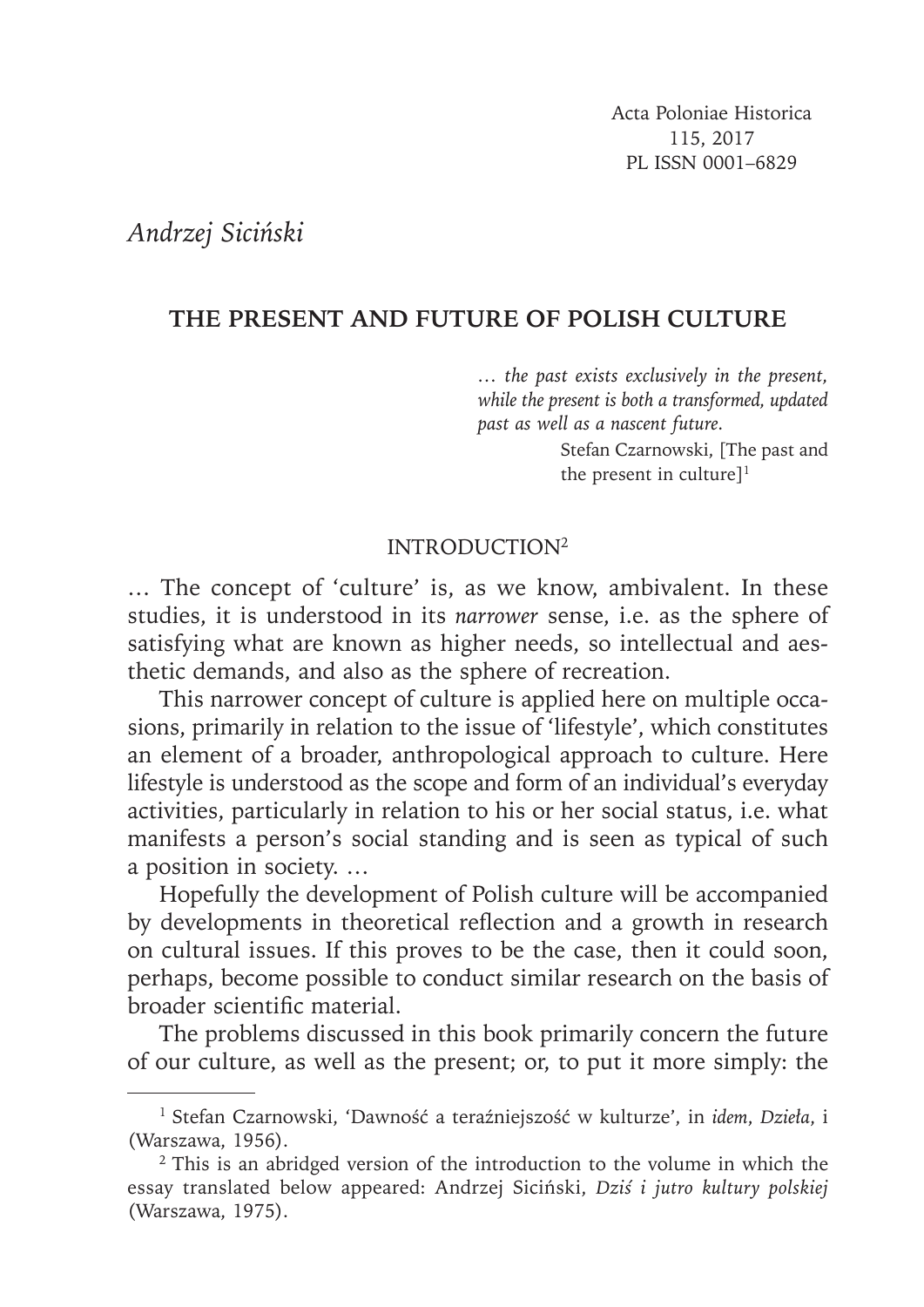present in relation to the future. We do not explore changes that have taken place in previous years, in particular those huge cultural achievements of the past thirty years. …

After all, the presence in our times of the products of the cultural achievements up to now and their importance for the future are, following Stefan Czarnowski's theory quoted above, incontrovertible.

It is worth highlighting that the future-related arguments presented in this work are not of a 'futurological' nature, if this is the right term to describe certain visions of the future. Instead, they offer a 'prognostic' perspective,<sup>3</sup> i.e. one that attempts to establish the most important tendencies and factors that will affect the future direction and speed of changes, with a particular focus on accounting for the degree to which these factors can be *manipulated*. From this perspective, forecasts ought to be considered both in close relation to the aims of development as well as in conjunction with programmes and plans.<sup>4</sup>

In other words, this book explores questions related to the future of Polish culture, its *tomorrow* (i.e. the next quarter century), in the context of the current developmental conditions, while also taking into account activities that are essential *today* from the perspective of such development.

The author believes that this book primarily addresses cultural activists, planners and researchers investigating culture. The questions explored here will perhaps, however, also prove relevant to a broader audience who, after all, also ought to participate in discussions on the subject of the perspectives for the development of Polish culture.

#### GENERAL TENDENCIES IN CULTURAL TRANSFORMATIONS

#### **Opening remarks**

Predictions relating to cultural developments constitute only a very small part of the bourgeoning 'futurological' literature. And this part is less radical, less 'visionary', than thought connected to many other fields (including, for example, technology and the environment).

<sup>&</sup>lt;sup>3</sup> See foreword to the volume: Andrzej Raźniewski and Andrzej Siciński (eds.), *Studia z prognostyki społecznej* (Warszawa, 1972) [Author's footnote].

<sup>4</sup> See Andrzej Siciński, 'Prognozowanie a planowanie', *Biuletyn Komitetu "Polska 2000"*, no. 3 (1973): Andrzej Raźniewski and Andrzej Siciński (eds.), *Elementy metodologii prognozowania społecznego* [Author's footnote].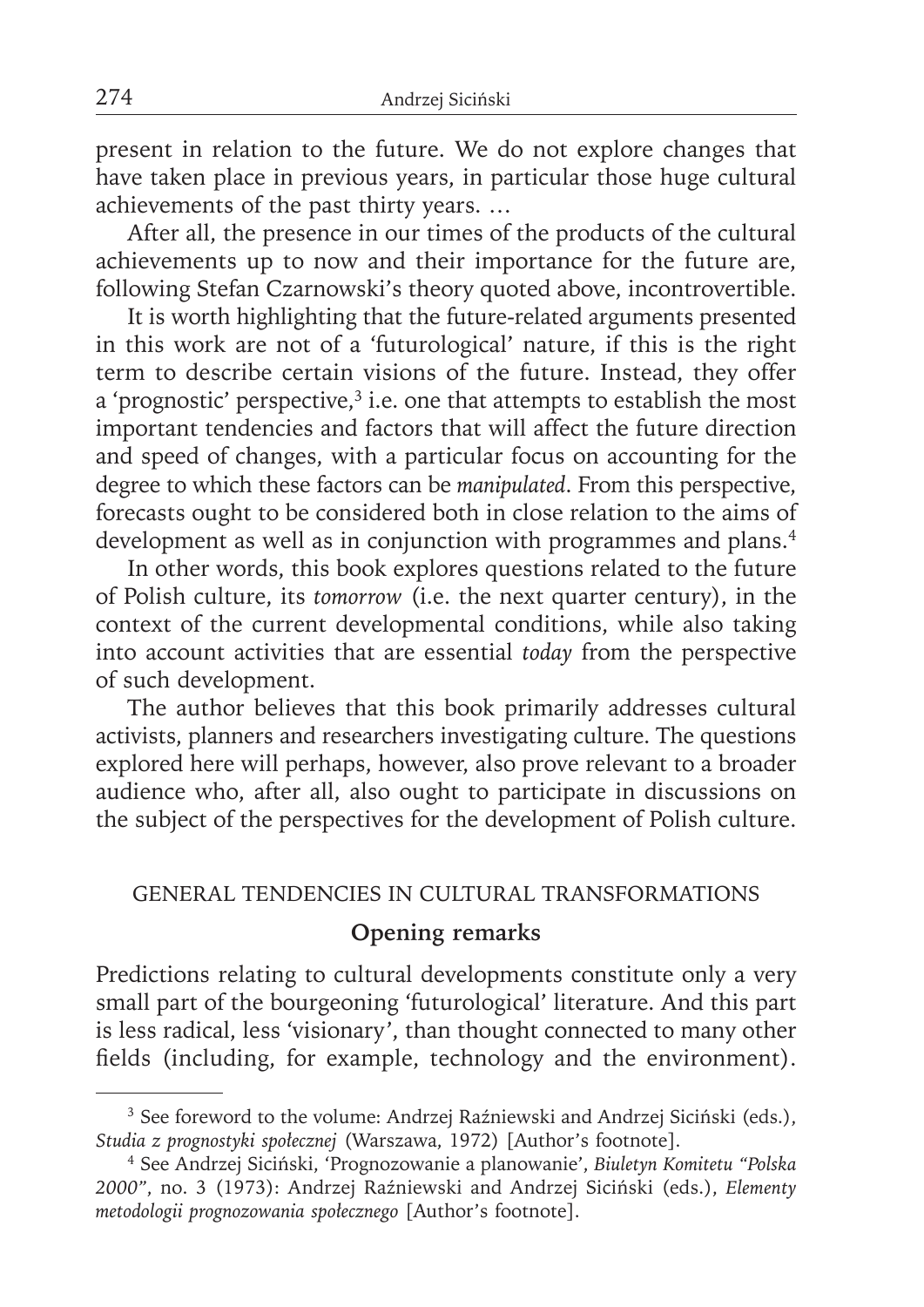The reason for this is clear: it is relatively easier to understand and have an impact upon the world around us, or indeed even control its development, than to establish the laws of our own development and the laws shaping our activities, while also consciously directing such behaviour – hence the difference in possibilities for predicting the future. While creating a detailed outline of cultural development would seem to be a fruitless task given the fragility and uncertainty of its foundations, it would, however, be possible to conduct an analysis of the tendencies in such development together with the particular opportunities and dangers that such tendencies seem to present.

In all prognostic studies it is worth reflecting upon those aspects of the field under investigation that are expected to undergo substantial changes, while also exploring which phenomena in the period under investigation are unlikely to be subject to significant transformation. For the purposes of this investigation, we are working on the assumption that in the future period that interests us – up to the year 2000, or, more generally speaking, up to the first years of the next century – the human psyche and personality will not undergo significant transformation. We thus assume, among other things, that by that time there will be no evidence, on a mass scale, of psychological (and social) consequences resulting from the predicted future achievements in the fields of medicine, genetics, biology and pharmacology, etc. We assume that there will be no developments that would, for example, multiply human memory capabilities, develop human intelligence beyond its current levels, extend the human lifetime beyond its current upper limits, enable remote control over human thought, or create new types of symbioses between the human mind and machines, etc. Without making these or similar assumptions (or, indeed, the assumption that in the period in question there will not be a global military conflict) any forecast would be pointless. We can, though, justifiably investigate developmental tendencies in human culture, yet it is impossible to predict what will be the nature of a 'posthuman' culture.

What will be the decisive factors in Poland's socio-cultural transformation? The answer to this question might seem banal: we believe that a fundamental role will be played by economic and technological development. While the degree of progress achieved both in our country as well as in more economically developed countries is indeed significant in the realm of emancipating humans from the demands of heavy, destructive labour, which in turn liberates humans from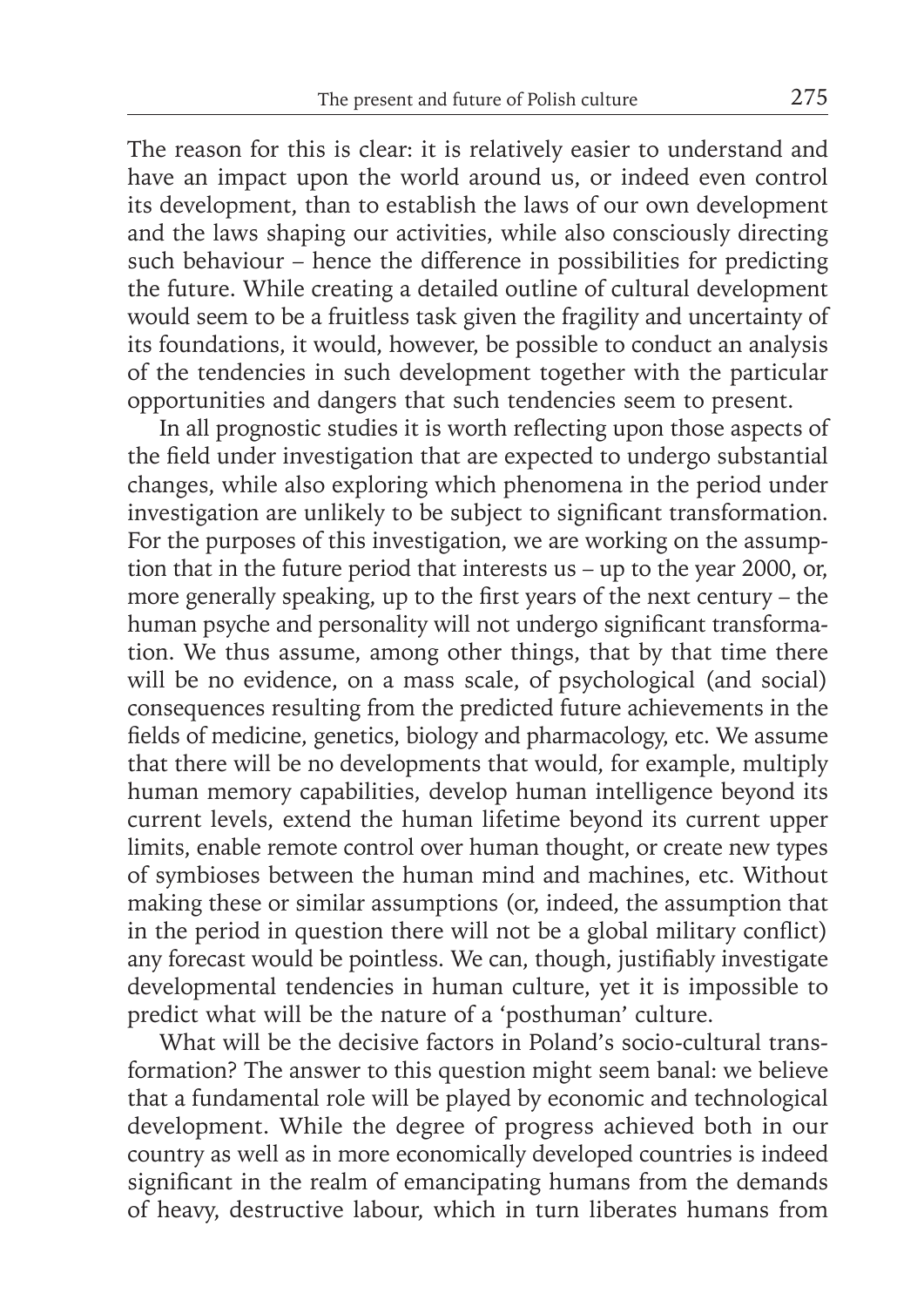the pressure of satisfying 'basic' needs, it is, however, necessary to recognize that this is essentially a preliminary stage on the road towards liberating the broad masses from economic factors' domination over both individual and group existence. The full potential embodied in cultural choices emerges only once a certain 'social minimum' has been surpassed.

Economic and technological transformations indeed constitute an essential precondition of cultural development, but they alone are insufficient. A principle catalyst of cultural development are clashes and competition between ideals, trends and values. Diversity of directions and aspirations is not only an indicator of the richness of a culture, but also determines whether or not it can blossom. In an ethnically homogenous society like Poland's, characterized by a high degree of social integration and consensus on the general principles and general aims of socialist ideology, differentiation mechanisms are and will continue to be connected to diverse systems of values, worldviews, attitudes and professional points of view, etc. The apparently sociallybeneficial complete homogenization of attitudes and views (which, in any case, is practically impossible to achieve) would in fact entail the absence of any form of cultural development.

#### TRANSFORMATIONS OF LIFESTYLE

*The multiplicity of lifestyles*. As mentioned above, reducing the pressure exerted by economic factors entails (alongside other social phenomena) typical consequences in the realm of the formation of the 'lifestyles' of particular individuals and social groups.

A particularly significant tendency has become evident: the weakening (or indeed disappearance) of differences between the lifestyles of people belonging to various classes and social strata while a concomitant individualization of lifestyles - despite the influence of mass media and mass-market production – increases the differentiation of members of the same classes and strata. In other words, lifestyle becomes to an ever greater degree and increasingly often a consequence of choice, while being increasingly less marked by the 'pre-determined' (by birth or place of residence) features of social status. Of particular significance here is, of course, the development of education. Passing the threshold of the second stage of the revolution in education (i.e. making secondary education universal), which is predicted to occur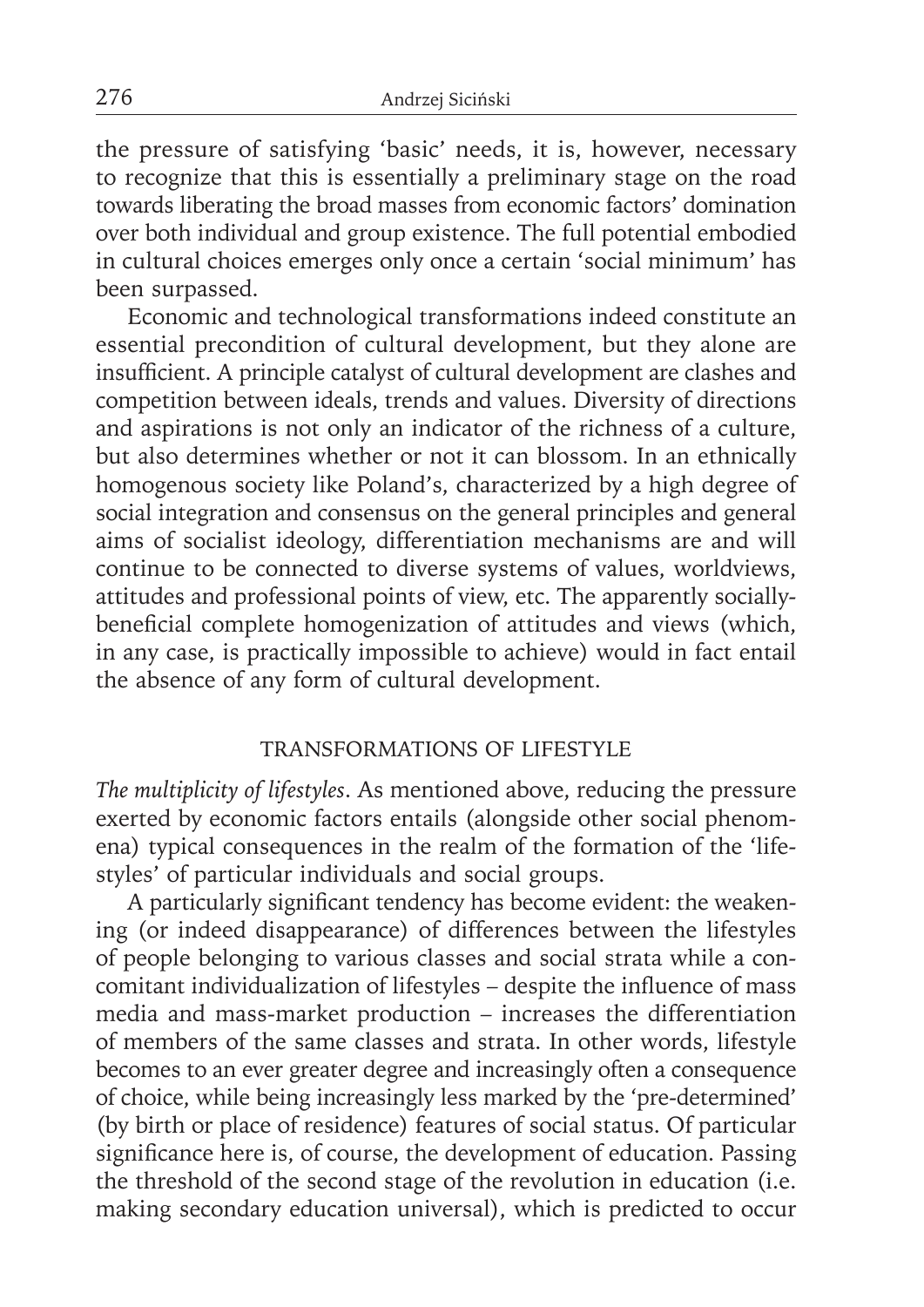in Poland in the late 1980s and has already been achieved in other countries, but especially passing the threshold of the third stage, namely universalization of higher education, is guaranteed to construct a common intellectual foundation for choosing among a variety of lifestyles.

It would of course be nonsensical to expect the full individualization of lifestyles and complete freedom of choice: this would mean that social bonds, and indeed society itself, had collapsed. Lifestyle serves to provide individuals with a guide to living, creating the frames for self-expression and making it easier to take decisions in everyday life, while also enabling other people to ascribe a social identity to an individual, predict that individual's behaviour, and position him or her within their system of values. The individualization of choices does not mean that each person will represent a different lifestyle but that access to a particular lifestyle and thus adapting to those who already accept it will increasingly become a matter of choice rather than vital necessity. It is also to be expected that the current trend of the proliferation of lifestyles will continue.

It is also worth highlighting a significant regularity in the differentiation of lifestyles: the declining significance of the dimension of *distance* (both in the sense of spatial distancing and in the sense of social 'distances') and the concomitant rise in significance of the *temporal* dimension. The well-known anthropologist Margaret Mead has formulated a thesis on the transition of the culture of the most highly developed countries not only from a *postfigurative phase* (where children learn the majority of behavioural models and values from older generations – and primarily from their forebears), which is typical of ancient cultures and towards a *cofigurative phase* (where both children and adults learn from their peers), but even towards what she sees as a future-oriented *prefigurative* phase (where adults learn from their own children).<sup>5</sup> While Mead may have formulated her thesis too stringently, it nevertheless highlights convincingly the situation that contemporary societies find themselves in as the fast pace of change affecting living conditions brings in train such quick transformations of value systems (and, what follows, changes in

<sup>5</sup> Margaret Mead, *Culture and Commitment: A Study of the Generation Gap* (Garden City, NY, 1970); the Polish edition of this now classic text was first published in 2000 by PWN (Polish Scientific Publishers) in a translation by Jacek Hołówka.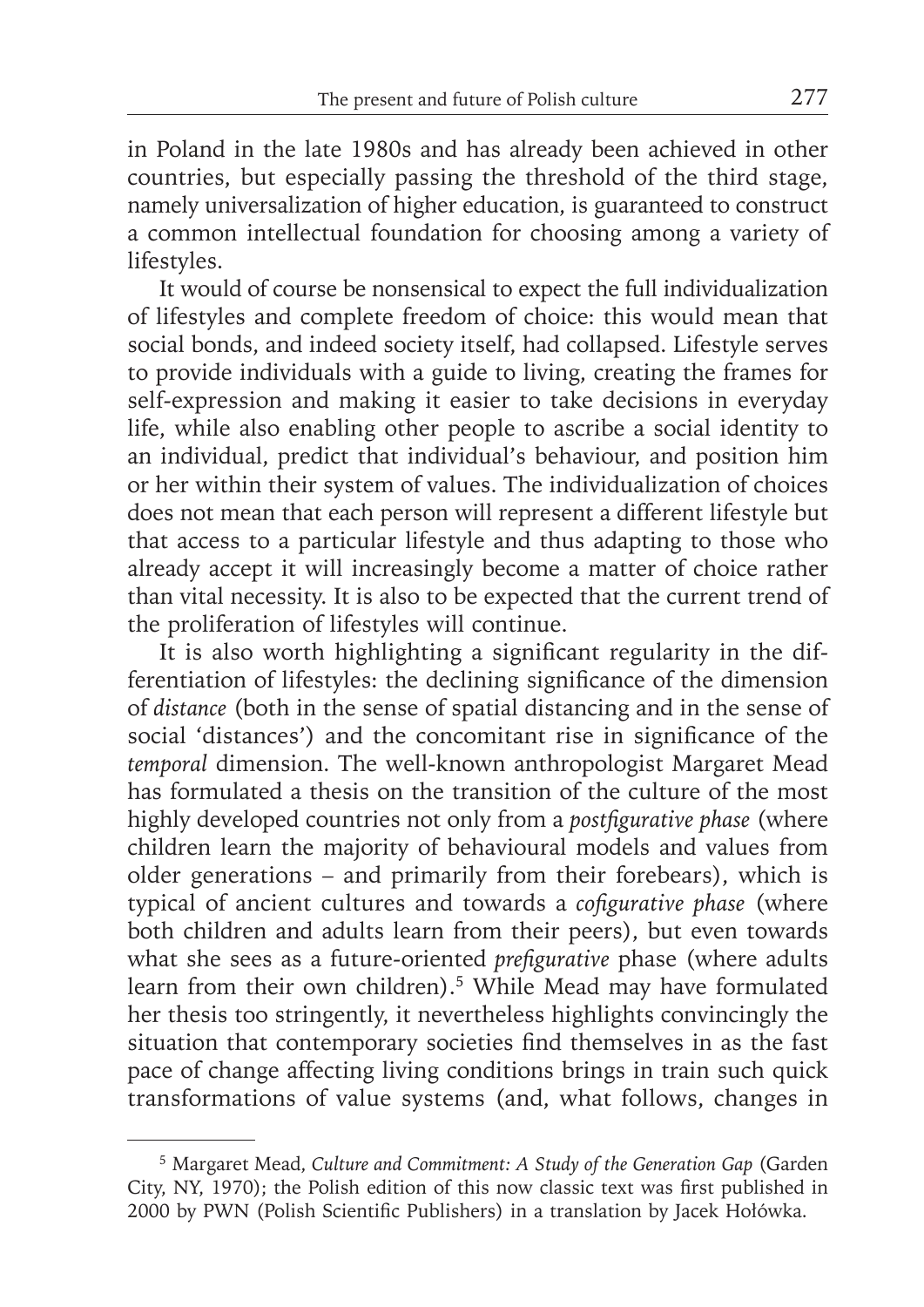behaviour and lifestyle) that it is not only subsequent generations (grandparents, parents, children) that are significantly differentiated according to these aspects, but the very concept of 'peers' acquires an ever narrower scope. It is also worth adding that each subsequent generation must conduct reassessments during its own lifetime and modify a previous lifestyle – thus creating an entirely new situation that differs even from relatively recent periods when the value system and lifestyle adopted once and for all (in childhood) underwent only insignificant modification in the course of a person's lifetime.

The prospect of the differentiation of lifestyles raises the question of factors that can play a fundamental role in this process once belonging to a social class and stratum loses its current significance. One answer that is sometimes given stresses the significance of differentiation that is related to the type of work done (with particular emphasis on the contemporary differentiation of lifestyles among people in different professions). This factor is highly unlikely to become less significant for a substantial period of time to come. However, there is another process that should not be overlooked: the growth of leisure time. While this does not lead to a proportional rise in the amount of free time, it is to be expected that this process will in future lead to a relative decline in significance of professional differentiation in shaping the entirety of an individual's lifestyle, meaning that the influence of activities not linked to work will increase. Such activities, among others, will almost certainly become one of the determinants of new social divisions.

The tendencies outlined thus far might, on the one hand, result in cultural transformations that could be assessed positively in light of today's prevalent values systems, while leading, on the other hand, to undesirable changes. The opportunities created by such tendencies require increasing the possibility of finding a lifestyle that is most suitable for an individual while also increasing the opportunities available for what is known as self-expression or self-realization. The dangers to be considered include fears of social disintegration, alienation, identity problems, dehumanization of life, and subordination to organizational structures. Both the opportunities and dangers are based in more than speculation – their symptoms are already evident, to a greater or lesser degree, in some contemporary societies.

It will almost certainly be a variety of factors that determine the extent to which those opportunities entailing negative consequences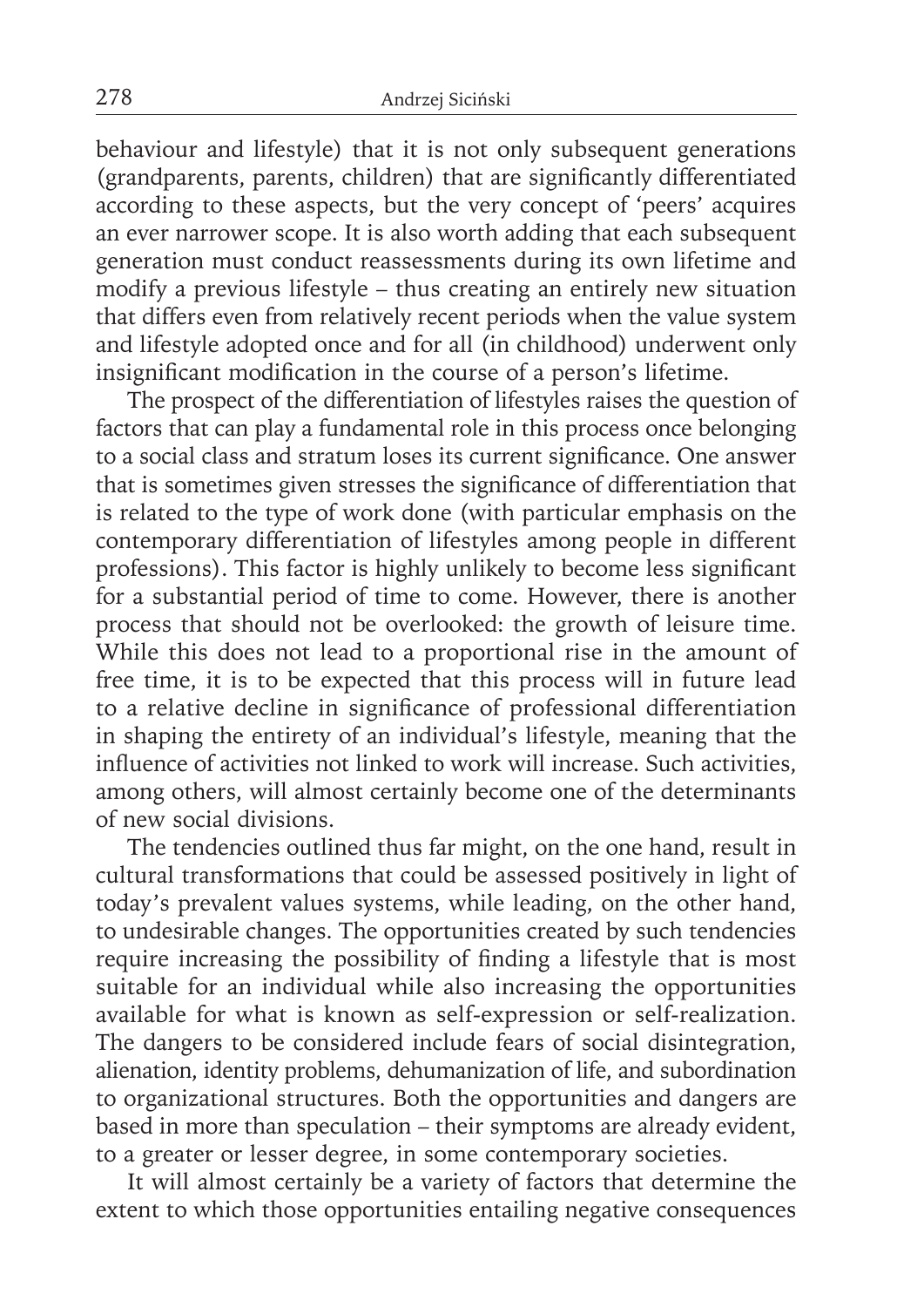will become reality, with those factors including cultural heritage as manifested in, among other things, something termed 'the national character', which is deemed to determine many preferences and choices. What might prove decisive, however, could be the matter of the existence – or nonexistence – of common national objectives as expressed through a particular ideology. In light of this, it seems that socialist societies, with their egalitarian ideology, national aims, and ideals of international community, should find themselves in a particularly strong position in relation to coming transformations.

It should also be noted that the prospects of cultural transformation discussed here are relevant only to developed countries, since only they are in a position to overcome the economic barriers that determine the ability to reach the aforementioned 'cultural minimum'. In the year 2000, no more than one third of humanity will inhabit such countries. This will create new global tensions; how they are resolved will shape the future of both developing and developed nations alike.

*Types of lifestyle*. It is not easy to define what the lifestyles of the future will look like. It can be assumed that some of them will not differ greatly from some lifestyles that already exist today. Others will develop around new opportunities created by technology – particularly perhaps developments in mass media. Household video recorders, holography, computers for service provision, recreation and education, as well as other technological possibilities that seem fantastical from today's perspective – all of these elements could contribute to the formation of new forms of interests and activities. New lifestyles will almost certainly develop in relation to these new opportunities. It is often stressed, after all, that certain lifestyles can be of a decidedly 'consumerist' nature, with prestige acquired from consumption for consumption's sake. On the other hand, the total negation of consumerist values in favour of creative attitudes cannot be ruled out.

It can be safely assumed that new principles for the differentiation of lifestyle types will emerge in future. We might consider, for example, the 'settled' type and its opposite, the 'nomadic' lifestyle. The emerging tendencies in technological development suggest that in the year 2000 (and all the more so beyond that date) it will be possible to remain in contact with the entire world without leaving one's home – ranging from finding information to 'remote participation' in almost everything that will take place on our planet. Not only will the opportunities for and attractiveness of nomadic wandering of the Earth multiply, but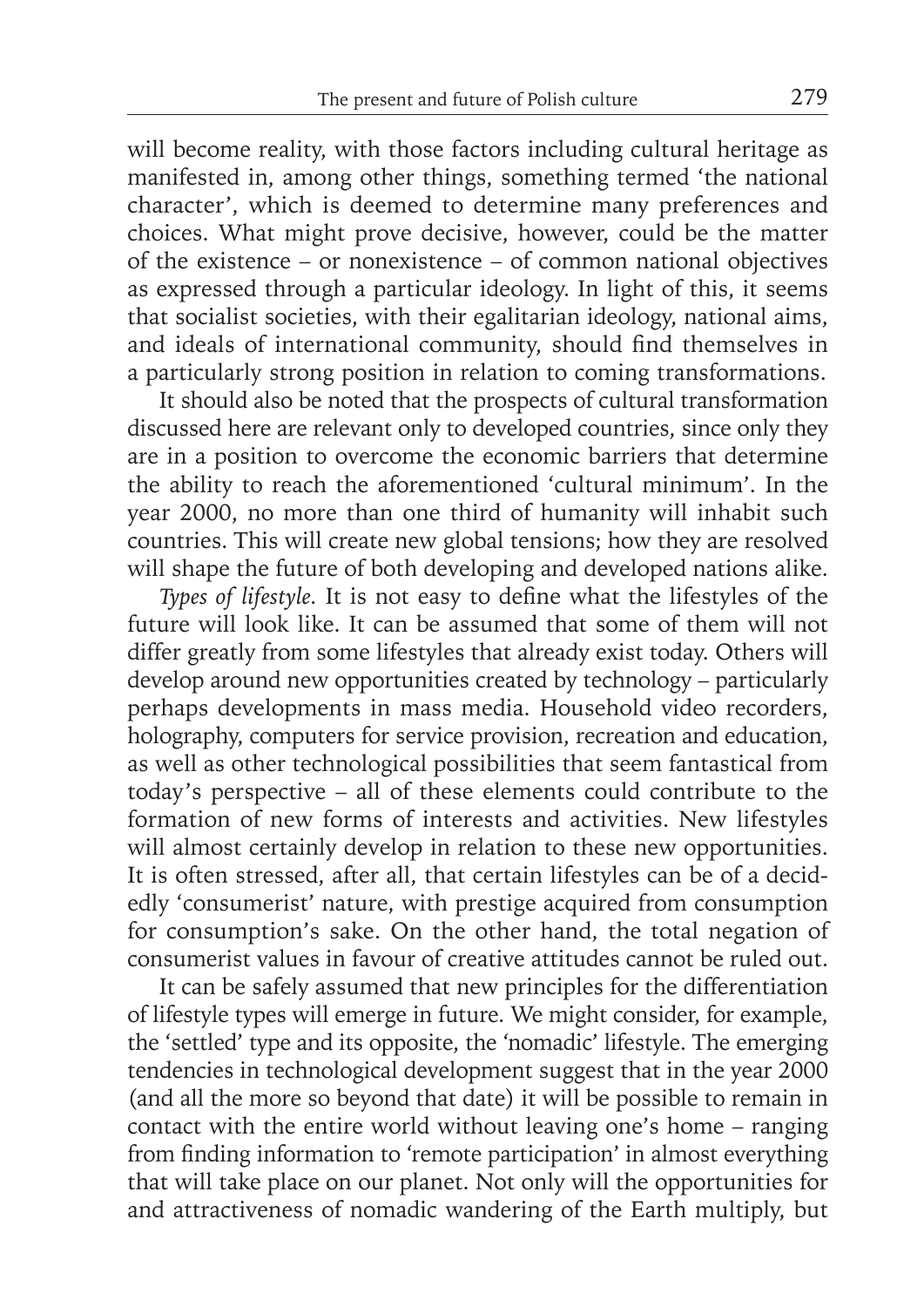there will also be new modes of tourism (to the depths of the oceans and, in the more distant future, into space). The basic division between lifestyles could well be drawn along the lines of a liking and disliking for movement. Both of these basic lifestyles (as well as intermediate forms combining elements of both), in conjunction with different forms of social integration, will favour the formation of new personality types. This mode of differentiation will, we predict, become one of the central problems that future society will face.

The third division that we hypothesize will form a principle of the differentiation of future lifestyles could be the division into lifestyles where either private life (and activities related to it) are dominant or, alternatively, where social activism and engagement in public life prevail.

It is also possible for other principles of the differentiation of lifestyles to emerge, which are difficult to predict today.

It is also to be expected that alongside lifestyles matching norms that enjoy broad social acceptance there will also be certain asocial 'styles' within the culture of the future. Modern technology could result in some of these lifestyles becoming particularly dangerous for society as a whole.

## THE DEVELOPMENT OF SCIENCE, LITERATURE AND ART

So far we have considered developmental prospects according to certain aspects of a broadly-defined culture. In light of this we ask: what expectations are placed on the role of science and art, so those phenomena that are defined as 'culture' in a narrower sense of the word?

The way science functions in contemporary culture is more complex than is sometimes assumed. Generally speaking, there is only very superficial awareness of its significance for contemporary economic and technological development. The role of science as a factor in organizing and rationalizing the entirety of social life is also appreciated, but there is less awareness of the myths that have come to surround science today, with the myth of its omnipotence at the very top of the list. The belief in the unlimited possibilities of science and the unlimited potential of humans armed with contemporary scientific knowledge leads to particular misunderstandings and disenchantment. In situations where many fundamental questions that people pose lack scientific answers; where it turns out that a still inseparable aspect of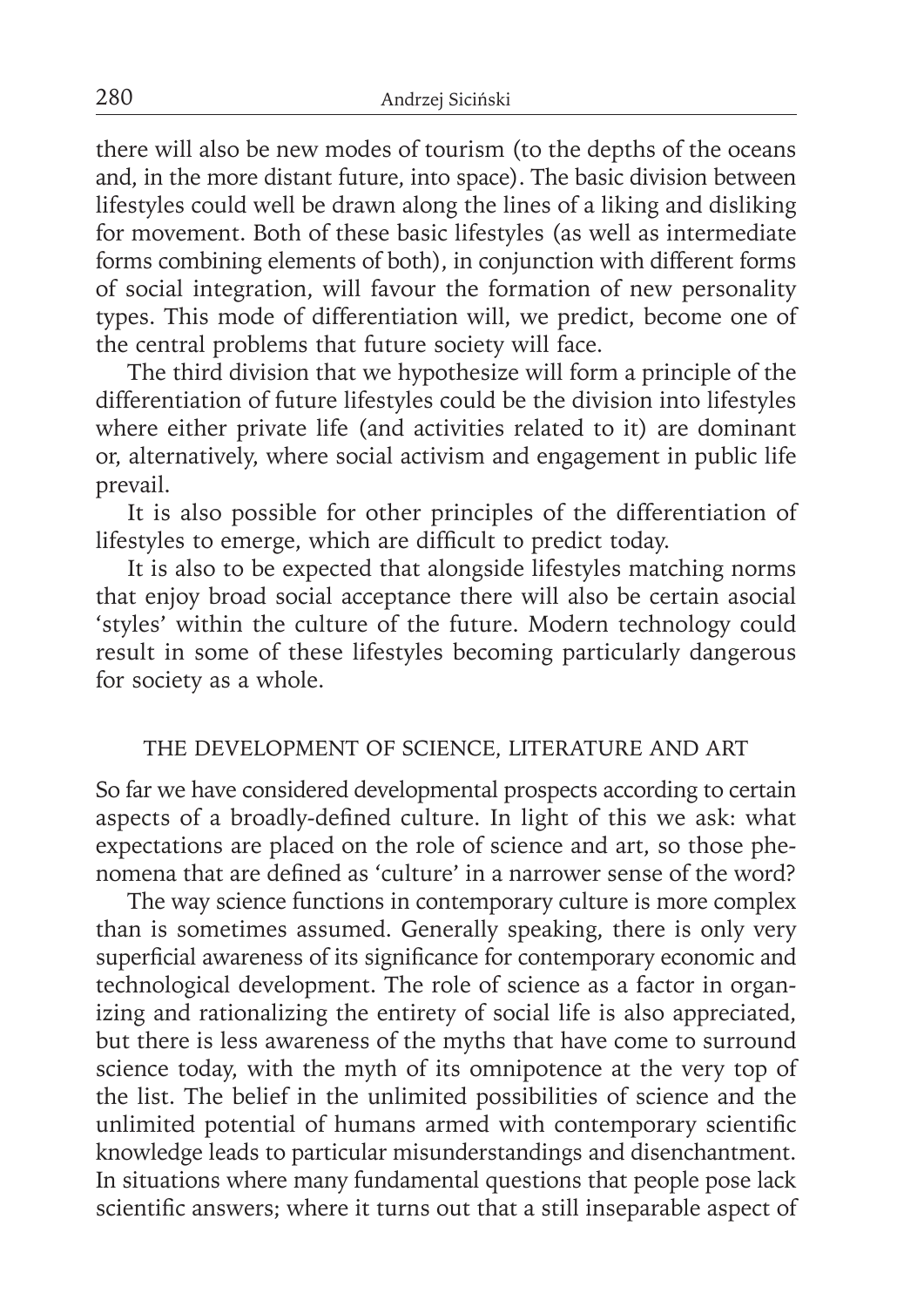human existence – namely its end, death – remains something that is not a result of a doctor's negligence but something still as unavoidable as ever, albeit sometimes deferrable; or in other analogous situations, not least the impossibility of fundamentally altering the human psyche in order to make it adapt to changing living conditions – in such situations conflicts emerge between the myth of the unlimited potential of science and its actual scope, thus provoking frustrations. This sometimes leads to an almost complete negation of the role of scientific thought and turning instead to mysticism, 'esoteric knowledge', and occultism (phenomena evident to a significant degree among certain social groups even in the United States). It is to be expected that the further development of scientific research on the one hand, and the rise in educational levels on the other, together with modifications to education processes (moving towards providing an education in applying information rather than merely remembering it), could lead to increases in the actual degree to which social existence is rationalized. Indications of rebellion against scientific thought among certain social groups should not be ruled out, particularly because it is difficult to reliably foresee today how scientific thought could develop in future.

Equally, forecasting the directions of development in the 'content' of literary works, the visual arts, music, etc. makes little sense. At most, we could suggest that the tendency towards the integration and mixing of traditionally separate artistic fields will continue or even strengthen (this is already evident in happenings, 'light and sound' shows, and sound installations). We believe that it is at the limits of particular art forms and in the combination of multiple forms that new aesthetic experiences will emerge.

A more daring prediction is that in the more distant future, beyond the year 2000, a form enabling the integrated synchronous multisensorial impact of art will emerge (the most primitive vision of such a form involves imagining a space for encountering 'integrated art').

Certain prognoses can also be made as to the social function of art. Above all it is to be expected that the future will bring significant developments in popularizing creative activities. This assumption seems to be justified on the condition (which is just one among many) that the two above-mentioned tendencies are taken into account: increasing levels of education and increasing amounts of free time (although these factors do not *automatically* lead to the popularization of culture – this is a problem that we shall discuss in the following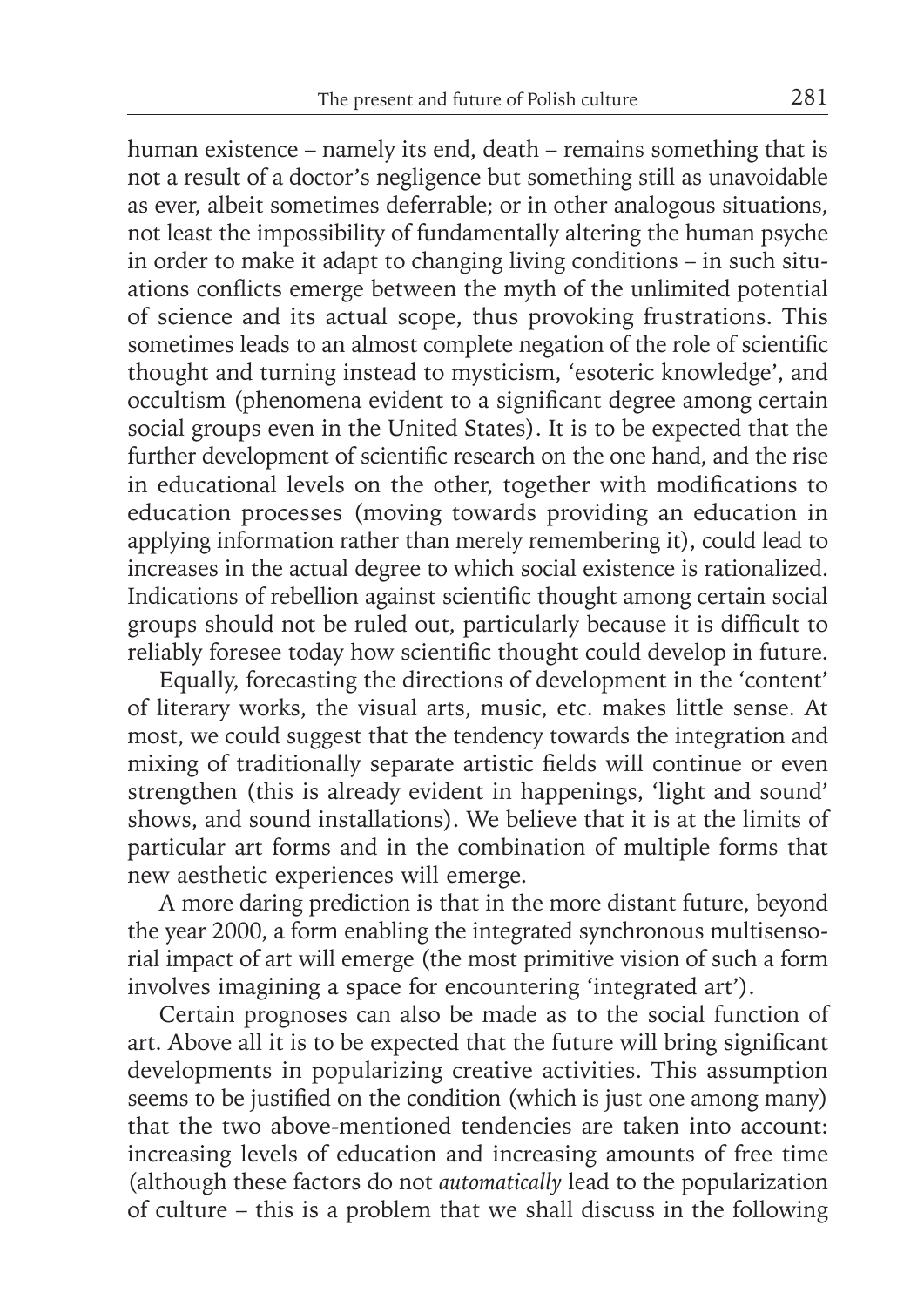two chapters<sup>6</sup>). It should be noted, however, that there is nothing to suggest that the division into 'creativity for others' and 'creativity for itself' will disappear, at least not from the perspective applied here. While the latter will incorporate ever larger groups of people, it will not at the same time eliminate the professional creativity of writers and artists.

Both types of creativity will employ new technologies, thus constituting an extension of contemporary mass media.

It is predicted that the differentiation of lifestyles will be reflected in the differentiation of styles of artistic creativity. It does not seem to be the case that literature or the visual arts will be able to discover in the future, as it is foreseen here, a universal language that will appeal to people ascribing to various value systems, who thus recognize a variety of means of expression and diverse symbols. This may give rise to a new form of regionalism or even to a new type of broadlyunderstood 'folk culture'.

Such fears associated with the prospects of cultural development (with culture understood here in its narrower definition) have been expressed on numerous occasions already. Mass culture, for example, which has become widespread today and will continue to exist in 2000, has been accused of promoting kitsch, blurring the lines between that which is considered to be of higher and lower value, and generating vulgar tastes. Critical analysis and research on cultural development have shown that these are not, however, inevitable, innate traits of 'mass culture' (even if they are sometimes evident). Fears previously expressed that the 'image' will completely dominate culture at the expense of the 'word', and the printed word above all, have proven unfounded. The differentiation of lifestyles alongside the differentiation of the functions of various modes of mass media have generally proven to be mutually complementary.

The prospects for cultural development that can be predicted today create opportunities for simultaneous cultural diversification, enrichment and better adaptation to the needs of various individuals. However, the realization of this potential will not occur automatically but requires people's conscious effort.

<sup>&</sup>lt;sup>6</sup> This refers to two further essays in the volume that opens with the essay translated here. The essays are 'Przemiany uczestnictwa w kulturze w perspektywie Polski roku 2000'; 'Przemiany kulturalne a rozwój oświaty'.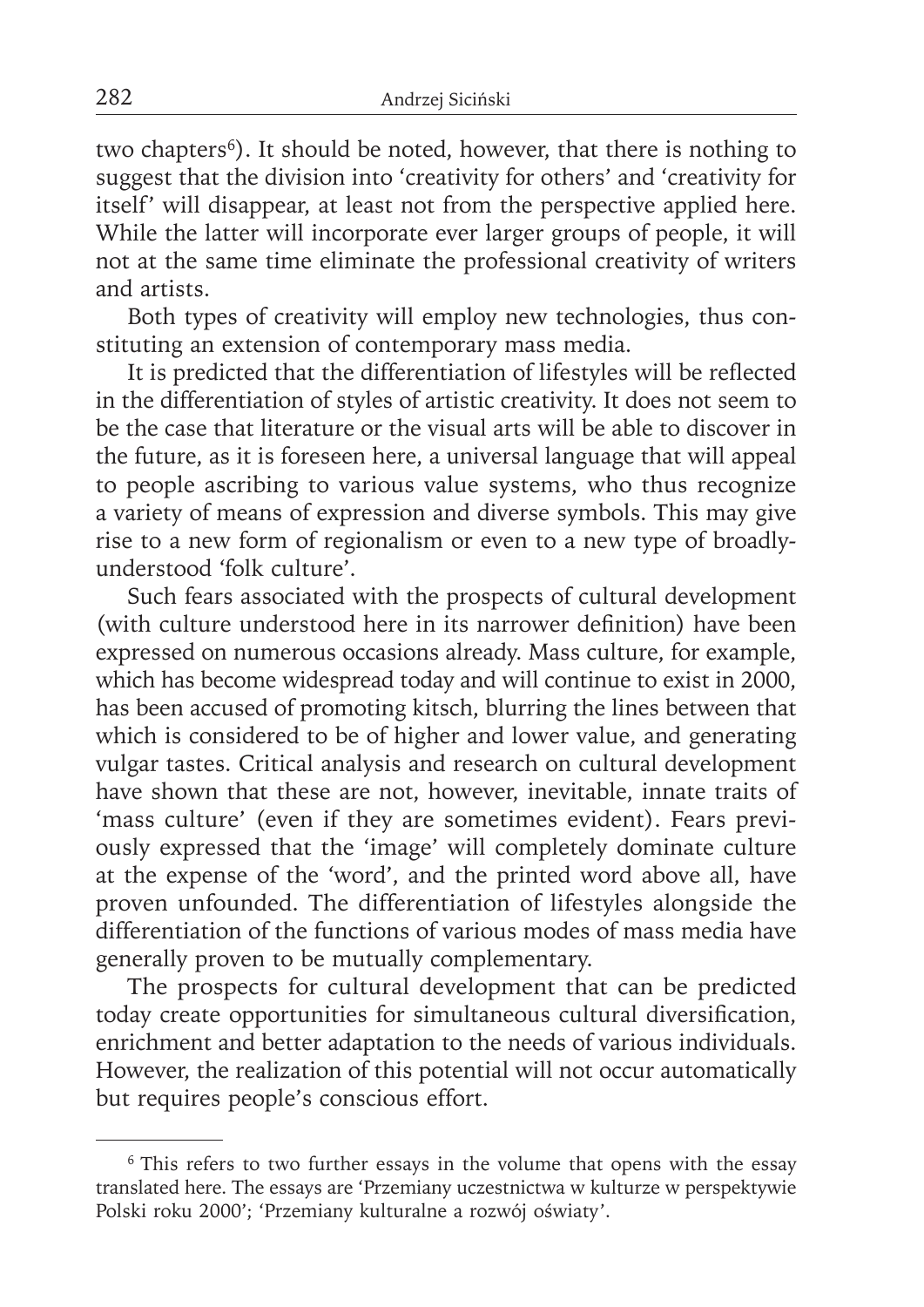#### THE PROSPECTS OF THE 'CULTURAL PHASE'

The leading political authorities have taken an interest in the problems of Poland's cultural development since the very beginnings of the postwar People's Republic of Poland. Indeed, even under occupation these problems constituted a central issue in discussions over the model that the new state would adopt.

In practice, however, the socio-economic policies in the first quarter century of People's Poland did not always take into account cultural questions to a satisfactory degree, although great strides forward had undoubtedly been taken, particularly in the realm of the popularization culture. In the document 'Prognoses for the development of Polish culture to 1990' one of the guiding statements reads:

Throughout the almost thirty-year existence of People's Poland, the basic objectives of socialist cultural revolution have been achieved in Poland. The working masses have taken ownership of an all-national culture, one whose dominant value system is built on socialist ideals. The leading ideological-political force in this cultural system is the Marxist-Leninist party, the organizer and patron is the people's state, while the crucial social group that sets the mould is the working class.

What we are interested in here, primarily, are the *prospects* for Poland's cultural development. They should be at the centre of our attention if our intention is not only to overcome the existing delays as quickly as possible but also to create conditions for developing Polish culture to the extent that it can become a globally-significant culture capable of making an authentic and original contribution to world culture.

*The phases of the formation of the socialist system*. In this context, we would like to outline the following, perhaps controversial, thesis: we argue that Poland in the 1990s could have the opportunity to enter a new phase in shaping the socialist system – namely a phase that could be termed *the cultural phase*. This phase has been preceded by three others: firstly, by the *political* phase, which from 1944 was founded upon revolutionary transformations of the political system, the value system, and of the structure of Polish society. This was followed by the *political-economic* phase (1950–5) and the *economic*  phase (1956–70). Their main achievements were the formation of a material basis for the socialist system, laying the foundations for the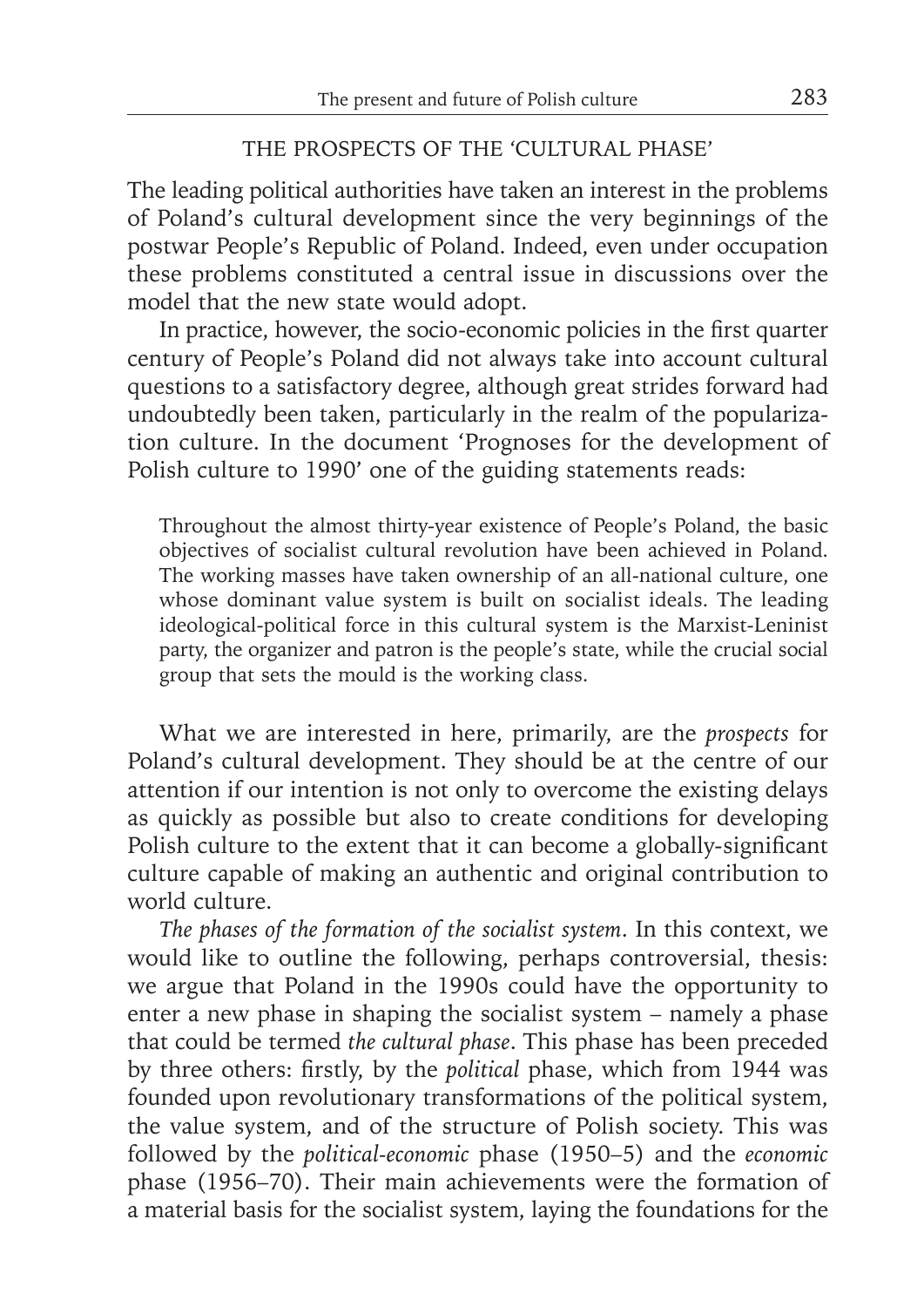economic development of socialist society. Since 1971 a *socio-economic* phase has been in place, which, alongside even quicker economic development – particularly in the realm of the transition from an extensive to an intensive economy – has placed particular emphasis on the development of social infrastructure, raising standards of living, and improving the population's living conditions.

It should also be noted that political, economic, social and cultural problems have been and remain elements in the development of People's Poland throughout its existence. We argue that what has changed, however, is the intensity of these issues in particular periods and this is what determined our proposed periodization. Likewise, moving into the future, the political, economic and social aspects will cease to be of importance, particularly in relation to the construction of a "second Poland".7 What should and could increase, however, is the role of the country's cultural development.

Let us quote a statement from the deputy prime minister and minister of culture and art on this subject:

Culture employs different measurement standards than, for example, technology. There can be manifestations of cultural crudeness in economically highly-developed countries and vice versa. Of course, this should not lead to the conclusion that a highly-developed culture can compensate for a weak economy. The programme of the PZPR [the Polish United Workers' Party] that has been put into effect over the entire thirty years of People's Poland's existence, and which we have intensified particularly since the Party's Sixth Plenum, also emphasises to an equal extent the need for quick economic, technological and cultural development – thus improving our material existence while at the same time enriching our spiritual life.

It is in this aim, among other things, that we find the superiority of socialism over capitalism, where culture, to a large extent, is dominated by the rules of the market and thus what often becomes common knowledge is not that which is truly valuable, but that which can be sold to the mass market.8

<sup>7</sup> The call to build a "second Poland" was a propaganda slogan employed by the regime of Edward Gierek after he became First Secretary of the Polish United Workers' Party (*Polska Zjednoczona Partia Robotnicza*) in December 1970. The slogan sought to encourage support, particularly among young people, for economic reforms that promised to improve living standards, consumption, access to apartments, etc.

<sup>8 &#</sup>x27;"Aby powstawały nowe dzieła …" Rozmowa z Józefem Tejchmą, członkiem Biura Politycznego KC PZPR, wiceprezesem Rady Ministrów, ministrem kultury i sztuki', *Kultura*, 25 (573) (9 June 1974) [Author's footnote].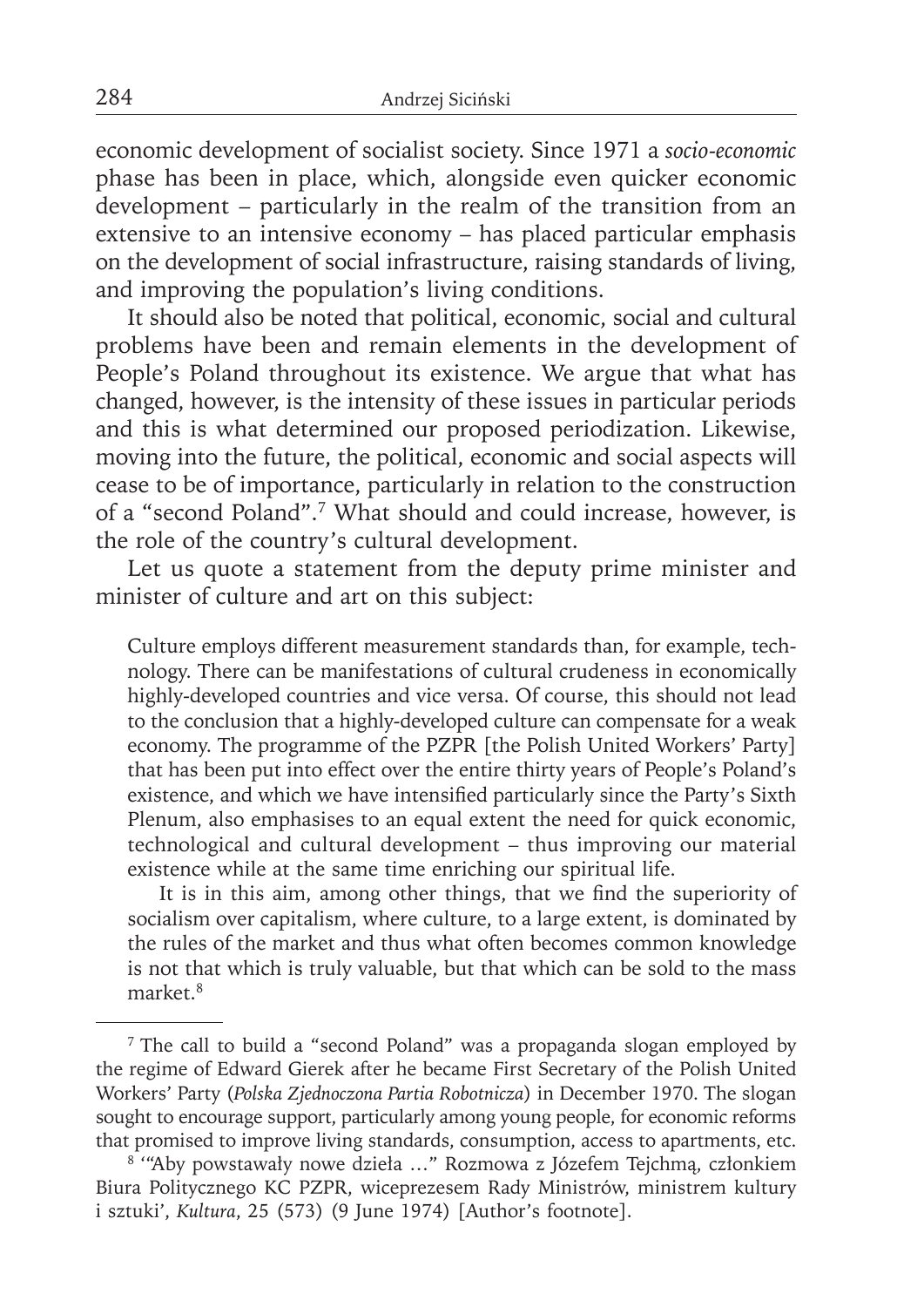So, what will typify the fourth stage foreseen here? We believe that the central focus will be on forming a value system and shaping interhuman relations, while also creating the best possible conditions for self-realization and a satisfying life for individuals, as well as ensuring cultural institutions' self-management. It will thus constitute a phase of *qualitative* development that also covers the realm of artistic developments.

On the macrosocial level, this would mean a certain subordination of economic and political decisions to the goals of educational and cultural development, while economics and politics would be assessed on the basis of cultural facts.

The development of education has, after all, already embarked on a new path. While today the need to educate modern workers for the national economy prevails, in the *cultural phase* the education of the citizen and the person will be emphasized.

Let us be clear: we do not believe that the criteria of cultural development will become the sole criteria upon which decisions of national significance will be judged. Instead, we believe that in the subsequent phase of development of the socialist system no decisions will be taken, even if there are strong economic arguments in their favour, that conflict with the criteria necessary for cultural development. We thus expect that towards the end of the present century Poland will be sufficiently wealthy to ensure that attainments in the fields of culture, education, and social morality, will be deemed matters of the highest order, while ensuring that Poland will be a leading global player in these fields. And this will apply not only in national politics but also to all of society. The broad social masses will come to take an interest in constructing their own lifestyles.

By assuming that the *cultural phase* will begin around 1990, we do not seek to suggest that challenges emerging as a result of cultural development should not be given priority over social policy today. On the contrary: the expectation that they will take priority after 1990 means that today's decisions should be judged with the needs of a new, and none-too-distant, phase of constructing the socialist system in mind, thus leading society to consider whether the preparations being made for this qualitatively different situation are suitable and sufficient.

What arguments do we have to support this prediction of a *cultural phase*? We believe that this prediction is supported by foreseeing the requirements for the country's further development, or, more generally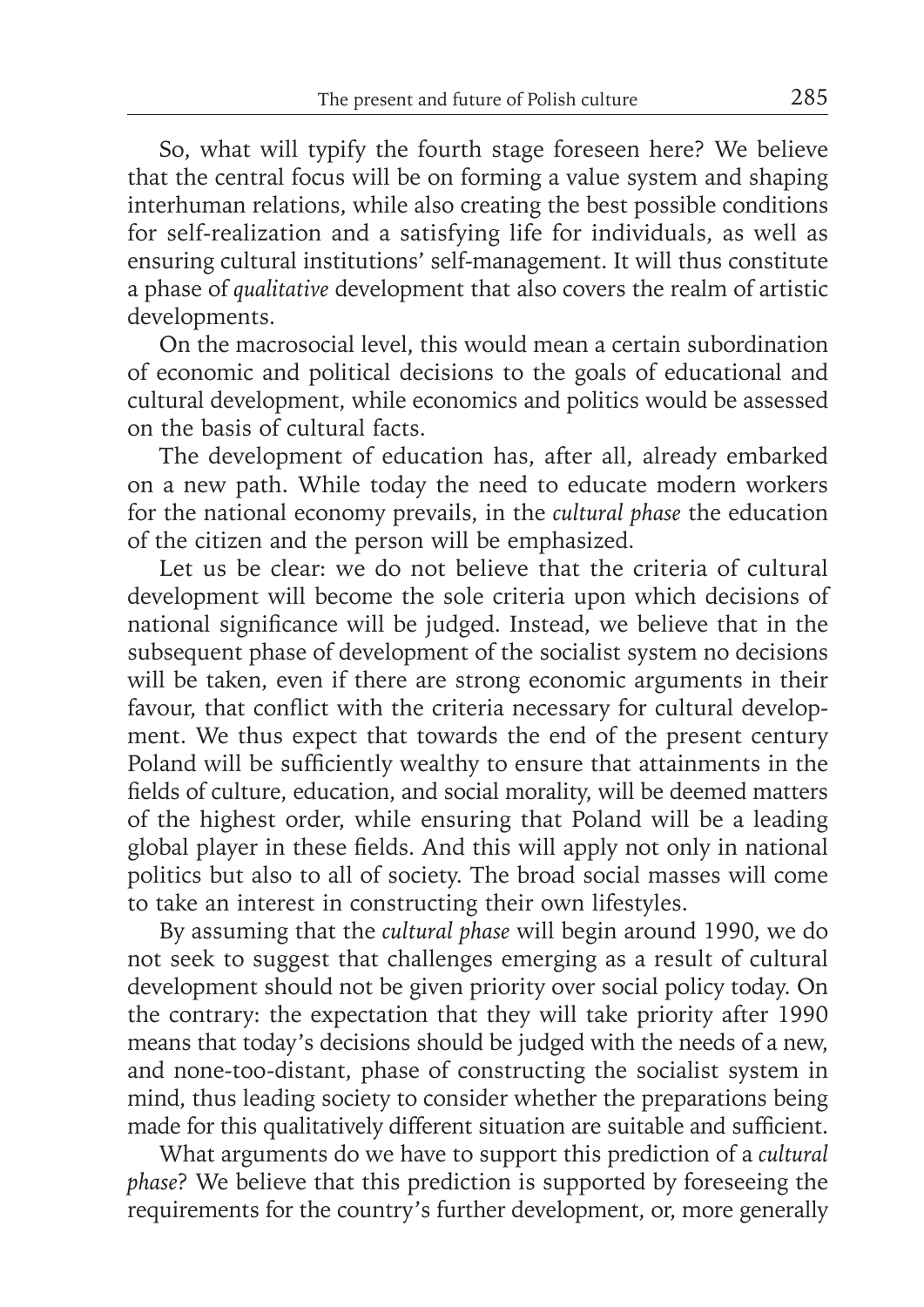speaking, the requirements connected to ensuring progress in shaping the socialist system and to the potential that our country has, or in 1990 will have, at its disposal.

*Cultural development as a precondition for shaping socio-economic development in its entirety.* In writing about the requirements for cultural development what we envision above all is – and this is something that many studies have shown, including the famous study *Civilization at the Crossroads* by the Czechoslovak research team led by Radovan  $Richard<sup>9</sup>$  – that the specificity of the scientific-technological revolution ensures that all economic and social progress is achieved through a combination of practice and theoretical thought, so through the direct connection of technology and science. A precondition for the effective functioning of such a system is a high level of education and culture throughout society. The fruits of labour, its efficiency and social utility depend upon this.

Let us also draw attention to the fact that a society's increasing prosperity, which is something that we too will experience, increasing amounts of time free of employment, alongside technological development and the expansion of institutions related to social life, will together ensure that our country will experience accelerated growth in the scope for choosing lifestyles that reflect the psychological disposition and abilities of the individual. A significant task for a broadly-understood cultural policy (which also includes the activities of educational institutions) will be educating people in the 'art of decision making', including aspects such as demonstrating the complexity and multidimensional nature of phenomena, providing reliable information, and also developing the ability to apply information. The rapid increase in the education levels of Polish society should always be borne in mind. It will be around 1980 when people with at least secondary education will form the numerical majority in Poland. Thus it is the duty of cultural institutions and cultural policy today already not only to satisfy to the greatest extent possible cultural needs but also to develop them. Such demands, in contrast to material needs, do not always develop spontaneously. It would be, simply put, not only a failure of cultural policy but also a brake on the entire development

<sup>9</sup> Radovan Richta *et al.* [research team], *Civilization at the crossroads: Social and*  human implications of the scientific and technological revolution (White Plains, NY, 1969) [Author's footnote].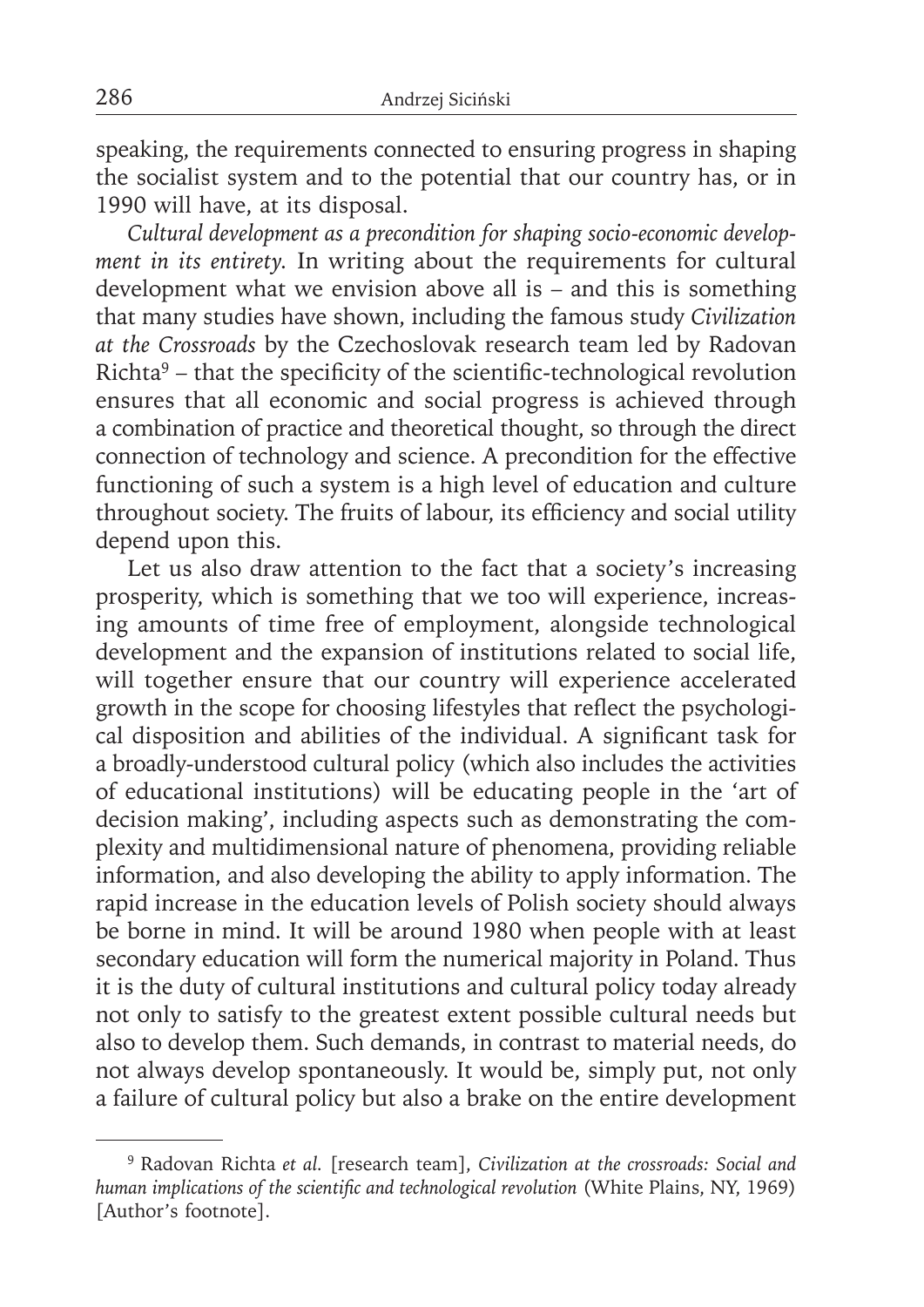of the country if the growth in living standards in Poland were not accompanied by even quicker cultural development.

And, finally, a relevant, considered and dynamic cultural policy could, we believe, prevent certain threats to society that accompany the development of countries entering a period of social-technological revolution. We have in mind a whole complex of issues, from among which we will now present a selection.

As a result of the powerful stimulation and satisfaction of consumerist demands (alongside a certain tendency towards chasing economic success) together with concomitant accelerated technological development, the *dehumanization* of society becomes a real danger. This can be prevented primarily through the education system (one subordinated in future to the requirements of cultural development instead of the current focus on personnel requirements). This tendency can be and should be counteracted by a policy aiming at shaping a system of values that is in accordance with the principle of social *egalitarianism* – i.e. social and cultural policy that favours the development and use of each person's individual potential – as a fundamental criterion of social prestige. Such policy should also aim at replacing the hierarchical differentiation of society with functional differentiation. And it should also propose recognizing the consumption of material goods as a means of realizing aims and aspirations – both individual and collective (while giving priority to collective objectives) – rather than framing it as an object of such aspirations.

Another danger that has often been discussed recently is the *destruction of the environment*. This is only partly a technological issue; thus without an appropriate cultural policy, little can be achieved in the realm of ecology. What we have in mind is both the fact that successful environmental protection can only be achieved when it becomes a *value* for all of society – since only then will an exploitative attitude towards the environment be effaced – as well as the dependency of models of consumption on attitudes towards culture. Certain models, namely those that treat consumption as a matter of status and not utility, promote the wasting of resources and contribute significantly to a degree of environmental pollution and destruction that cannot be justified according to biological or social needs.

*Transgenerational disintegration* is a matter seemingly distant to us. It should be borne in mind, however, that rapid growth in educational levels among the young generations, as well as the significant migration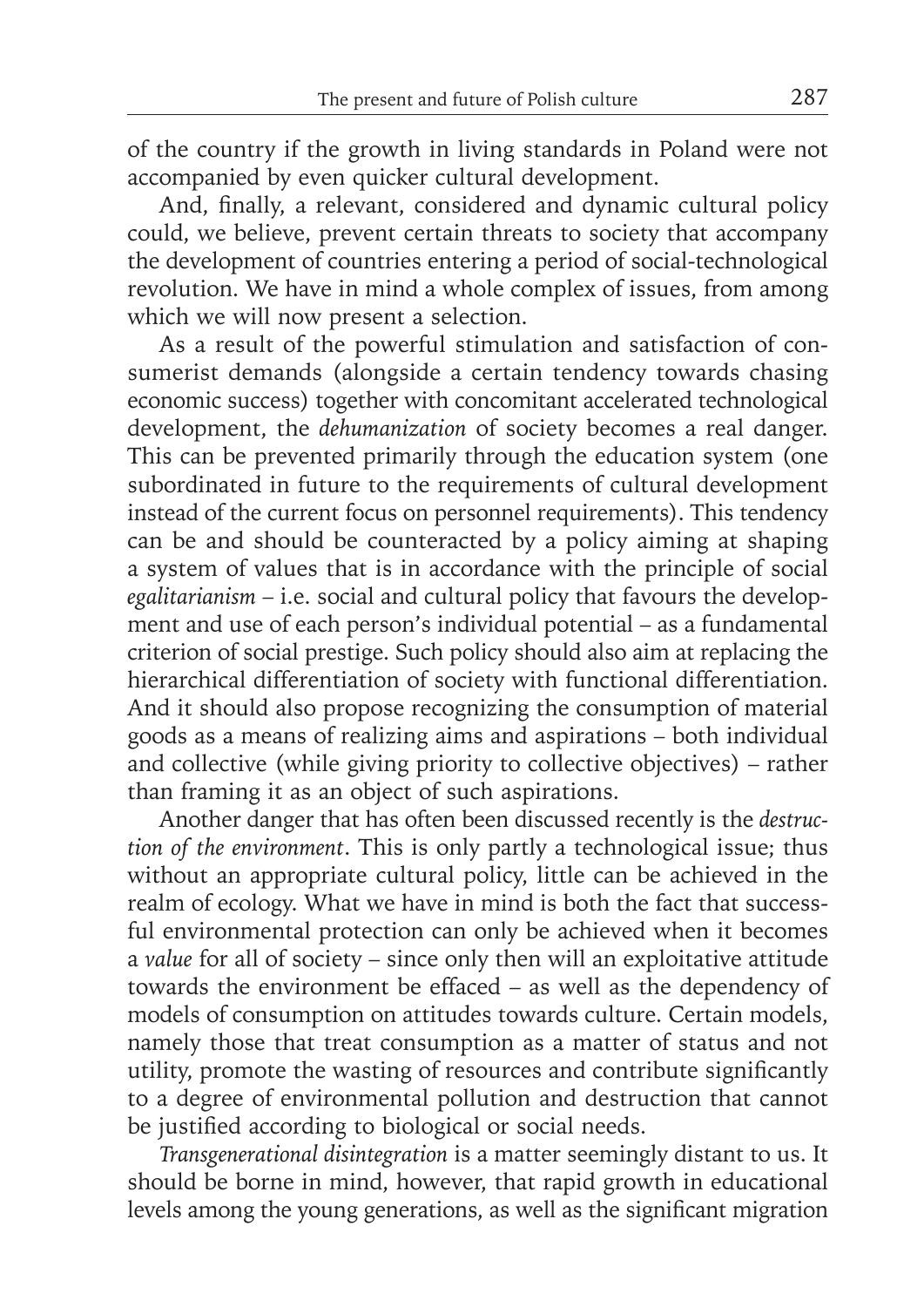from rural to urban areas that we can expect, could become factors that hinder communication between people belonging to different generations. Cultural policy must take into account this genuine danger.

The problem of transgenerational relations is, after all, just one aspect of more general phenomena connected to the speed and scope of ongoing and future transformations. One of their negative consequences could be the disruption of certain particularly crucial mechanisms of individuals' socialization and of social bonds, among other things. Counteracting *social pathologies* resulting from the disruption of such mechanisms is very expensive, not only economically but also, and above all, socially (not to mention that it is sometimes ineffective). To repeat: preventing the emergence of such phenomena could become an object of a conscious cultural policy.

The expectations attached to cultural development, or to those fields that can develop successfully only on the condition that a certain cultural level is attained, deserves more attention here. However, what seems to be more important right now is to attempt to demonstrate that the needs evident in this realm are also accompanied, we believe, by *opportunities* that our country can make the most of, provided that it invests sufficient effort in ensuring the development of such opportunities.

One outcome of these opportunities could be the formation of a new Polish 'cultural personality'. Let us cite Aldona Jawłowska's interesting essay on this theme, 'Model osobowości kulturalnej w rozwiniętym społeczeństwie socjalistycznym' [Model of cultural personality in developed socialist societies]. She writes:

We understand cultural personality to mean fixed states of consciousness and fixed dispositions accepted by the individual and reinforced during processes of acculturation which together with other components construct the entire personality structure. We work on the assumption that social development will be accompanied by a relative growth in significance of the cultural components over other mechanisms regulating behaviour and that these components will exert greater influence on the totality of motivations and aspirations. It is thus possible that the 'cultural being' will in future become a symbol that is as representative of this period as *homo oeconomicus*  or *homo faber* have been until recently.10

<sup>&</sup>lt;sup>10</sup> Aldona Jawłowska, typescript for the Forecasting Committee of the Ministry of Culture and Art [Author's footnote].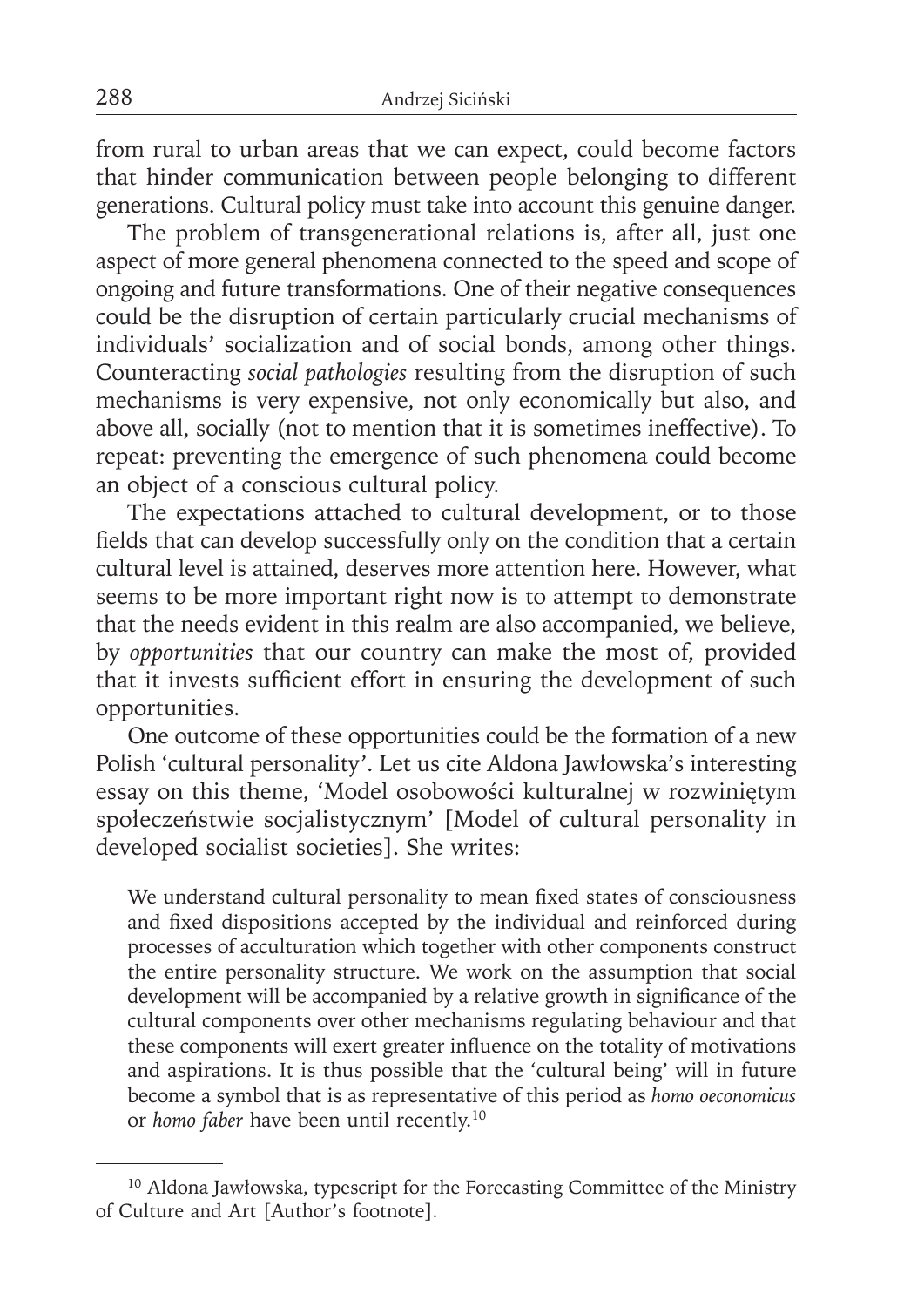*Cultural development – an opportunity for the socialist system*. It seems that the previous epoch caused us to clearly underestimate the developmental potential of the socialist system. It was only around 1973/4 that efforts have been made to reverse this tendency.

There are only two matters that we wish to mention at this juncture – and these matters are already generally well-known, yet still need to be emphasized in the context of our discussion here.

The first of these is the matter of Polish society's *value system*, in particular the high level of social prestige attached to cultural values in our society (which manifests itself in the prestige of education, among other things). There is undoubtedly in Polish society a broad acceptance of the principles of social egalitarianism. And, finally, to add another example, as numerous studies show, compared to other countries there is in Poland a much higher level of interest in 'serious' content (in, for example, the mass media) and in social and cultural issues. Such a situation means cultural policy has great potential. Most commonly, cultural policy will initiate activities that are expected and desired by society, which is not necessarily the case in other spheres of socio-economic life. In stressing, above, the need to take steps to prepare for the *cultural phase* today already, we envisioned above all the necessity of retaining the current position of cultural questions in the value system of Polish society. It would be hard to think of a greater failing than becoming a society of 'socialist prosperity' while at the same time finding that cultural needs had been extinguished.

The second problem has already been indicated here. We have in mind the chances for cultural policy stemming from the *planned nature of the socialist economy*. The opportunities given by this often arouse envy among cultural activists in Western countries. And still it is a matter here of potential that has not been fully realized.

The first steps in this direction have already been taken. The foundations are being laid for an economics of culture with the activities of various departments and institutions in the realm of culture now being coordinated, likewise in the legislative sphere. The pay of cultural sector employees has been raised. A database of academic research on cultural activities has been established. What is still required, however, is devising new indicators of cultural development (and it goes without saying that statistical studies of culture must be improved). All of these actions can be considered as the first steps to be taken on a path towards creating a system for managing culture.